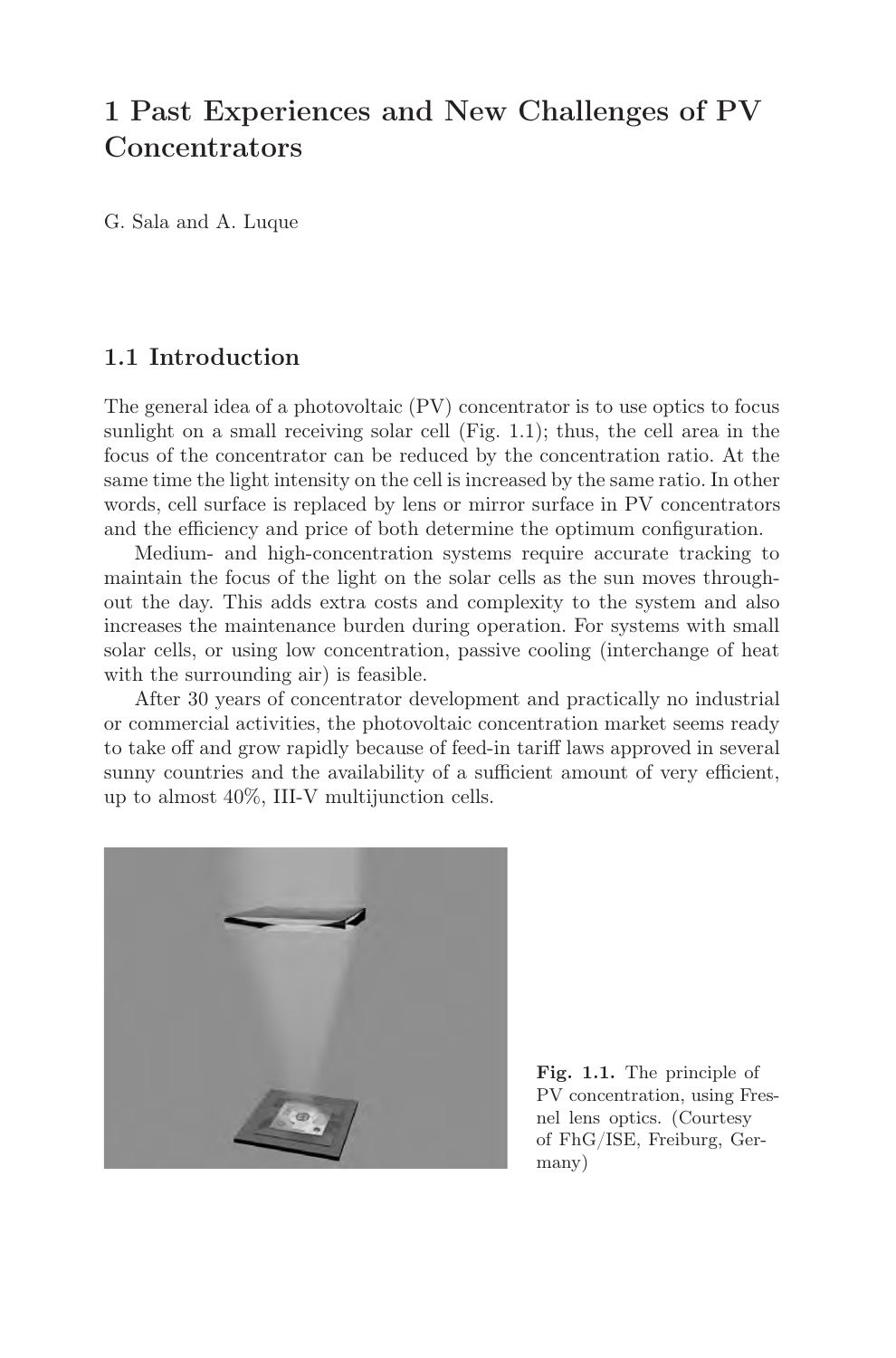

Fig. 1.2. The SANDIA-II array, the first modern PV concentrator made at Sandia National Laboratories, Albuquerque, New Mexico, in 1977. It consist of 5-cmdiameter Si cells operating on two axes under cast acrylic Fresnel lenses at 32 suns, with passive cooling

The lack of official qualification regulations may restrict the commercialization of unproven technologies until manufacturers define the minimum requirements before contracting and installing new power plants. Great strides are being made in this direction.

In this chapter a brief summary of the history of photovoltaic concentration is combined with an overview of the present and future of this technology, including an outline of the present situation as well as comments on the material availability and manufacturing challenges if photovoltaic concentration has to supply a significant portion of the world's electricity.

### 1.2 Past Experience

The development of PV concentrator technology started effectively in 1976 at National Sandia Laboratories with the construction of 1 kW peak array, later called Sandia I and Sandia II (Fig. 1.3) [1]. This early work identified and tried to solve the majority of the problems linked to concentration systems and gave satisfactory answers to many of them.

Fresnel lenses, two-axis tracking, concentrator silicon cells at  $40\times$  and analogue closed-loop tracking control systems were the characteristics of this pioneering prototype. Several reproductions, in some cases accompanied by component improvements, were soon made in France, Italy and Spain, with prototypes ranging from  $500 \,\mathrm{W}$  to  $1 \,\mathrm{kW}$  (Fig. 1.4) [2–4].

A pre-industrial, but not yet commercial, action was carried out in 1981 by Martin Marietta with version III of Sandia Technology, who installed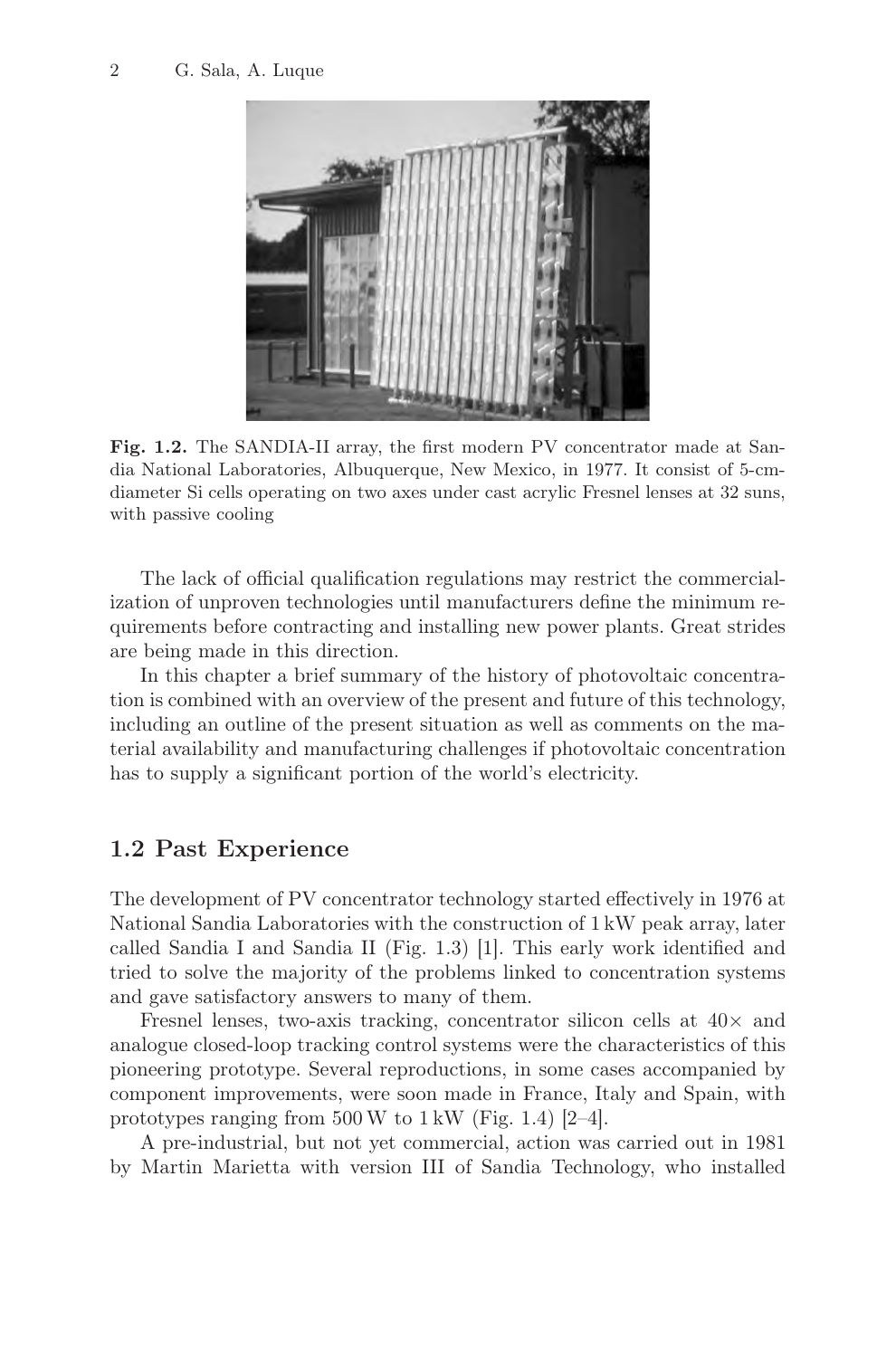

Fig. 1.3. The 1-kWp Ramon Areces Array was developed at 'Universidad Politécnica de Madrid', Spain, in 1980. It followed the Sandia Labs concept, but all components were locally made. Curiously, the Fresnel lenses were made of a thin film of silicone stuck on glass, an idea that has recently been taken up again and might be of interest in the future



Fig. 1.4. The 350-kWp SOLERAS project power plant was the world's first and largest concentration plant. It was built and deployed in Saudi Arabia, using the evolution of Sandia Labs (technology by Martin Marietta)

a 350-kWp demonstration plant in Saudi Arabia, called SOLERAS (Figs. 1.5, 1.6) [5]. Although there was no market pressure, Nasby and co-workers at Sandia Labs developed 20% efficient Si concentrator cells in 1980 [6] which allowed the expectations of both cost reduction of concentrators and conventional PV modules to be increased. Six years later, the man responsible for the SOLERAS project wrote the following:

*This PVPS has been operating very well in the hot desert environment since its inception, however the net permanent power is degraded by* 20*% due to ceramic substrates solder joint delamination problem by the daily thermal cycling and fatigue, short circuit problems, and water penetration/condensation inside the modules. The temperature of the cells was found to be excessively higher than the original designed value, and the heat sink assembly was not enough to cool down the cells.*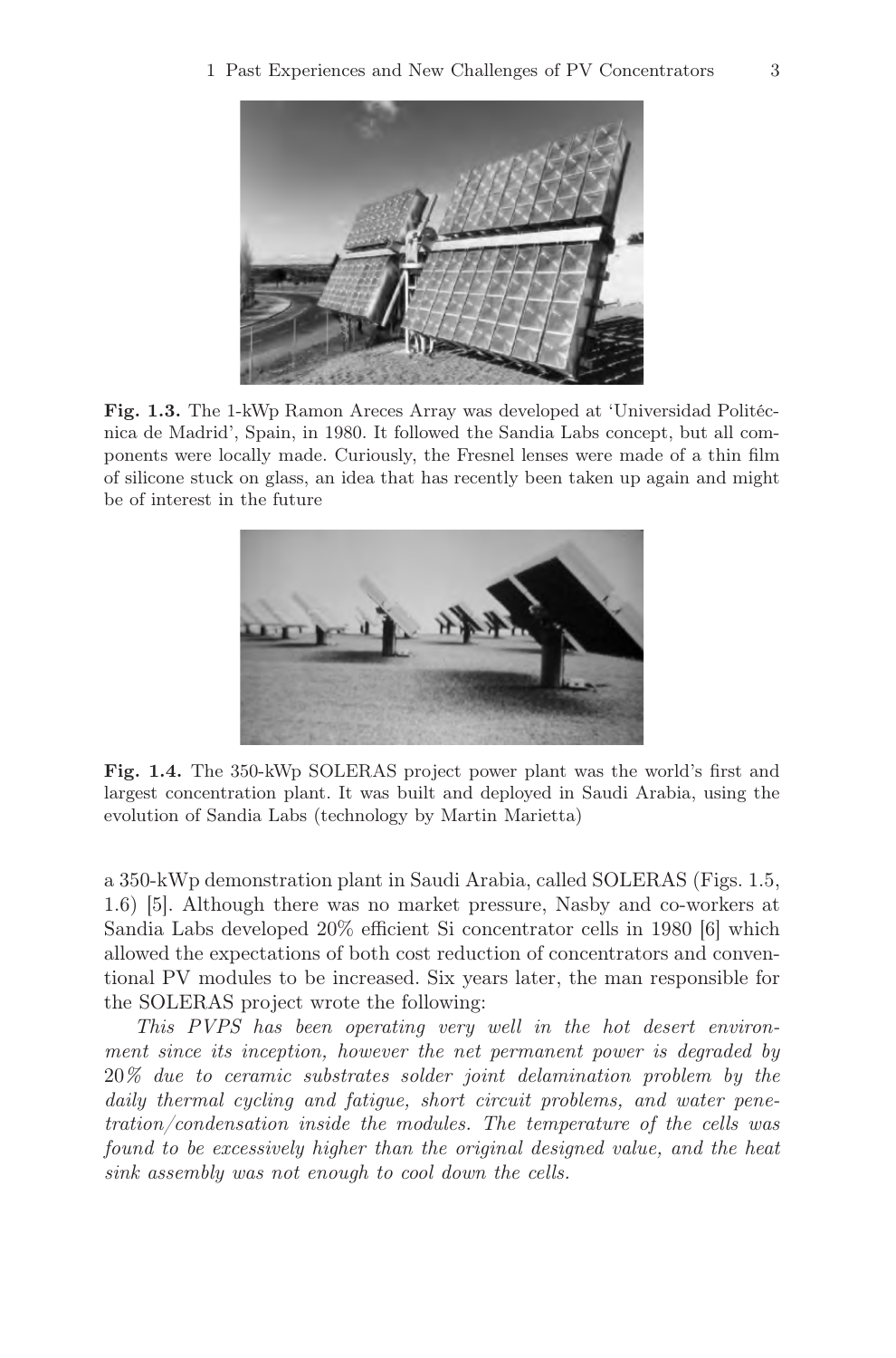

Fig. 1.5. Martin Marietta PV concentrator assembly line built for the SOLERAS project



Fig. 1.6. Checking the bifacial cells of a 4.5<sup>×</sup> fully static concentrator prototype before filling the module with transparent dielectric (Madrid 1986)

These are practically the same words that have been used to explain the results of more recent concentrator photovoltaic (CPV) demonstrations; Despite these problems, the Soleras plant continued in operation for 18 years.

So clear was the understanding that efficiency was a key factor in this technology that Swanson et al., after the experiences of R.J. Schwartz, developed the point contact (PC) solar cells – the best Si cell ever made – to be used at a high concentration level  $(> 150 \times)$  [7].

Although there were several concentration cells developed in the world, with efficiencies ranging from 19.6% at the UPM to 27% by Swanson et al., the production capacity was poor and concentrator cells were difficult to find for 25 years. The rare investors that were interested in the PV concentration 'miracle' were discouraged when they discovered that concentration cells were not available, or that the cost ratio with flat-module cells was larger than the concentrator gain.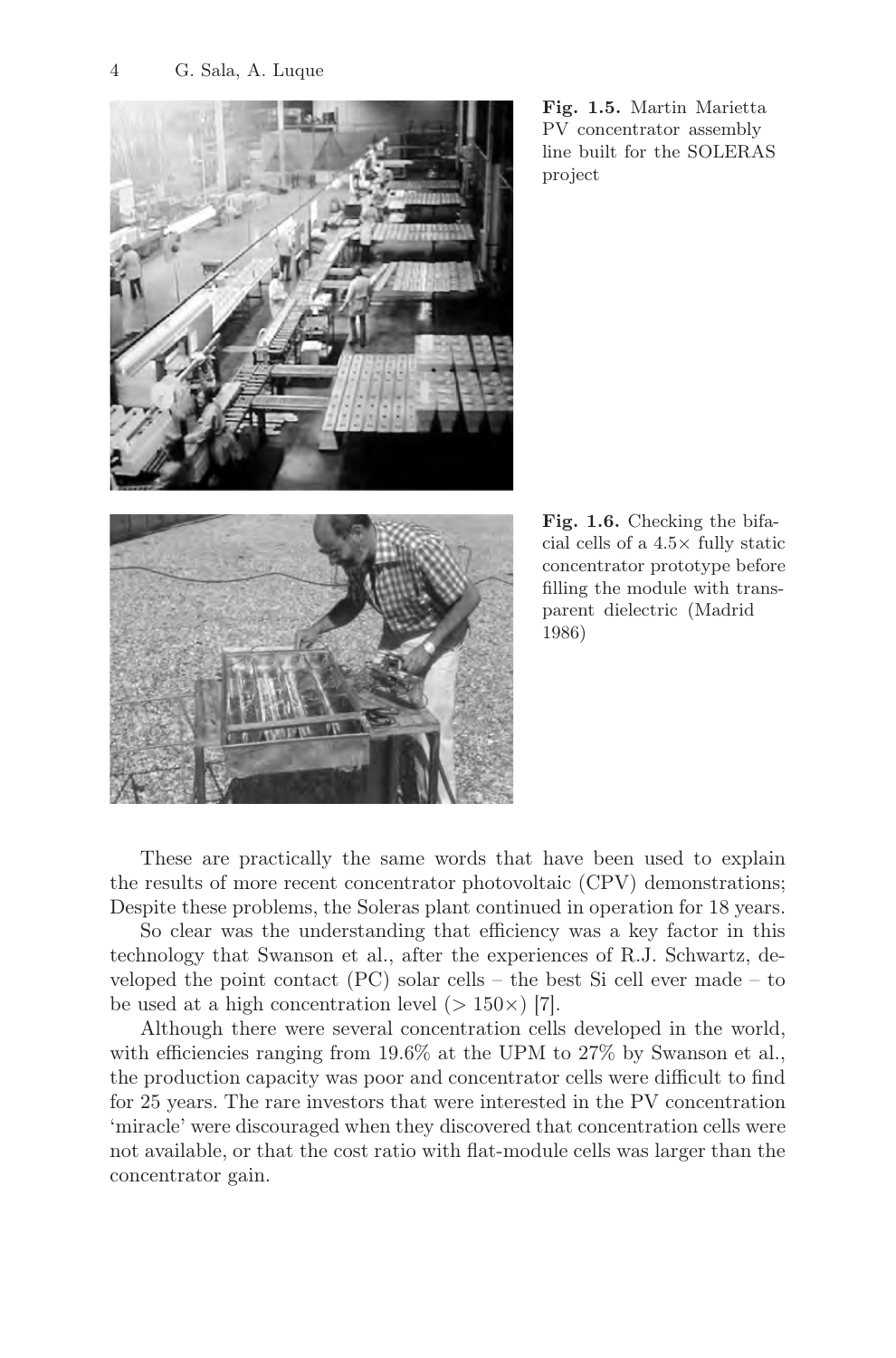An alternative to the idea of high concentration that requires specialized cells and tracking was the concept of static concentration based on concentrators developed for Cerenkov radiation by Winston and Hinterberger [8] which was improved with the bifacial cell (Fig. 1.7) [9]. Once the bifacial cell came into in production in Isofotón – a spin-off of the UPM in  $1981$  – several prototypes were developed by these two partners (Fig. 1.8). This was a product with none of the supposed drawbacks associated with concentrator: it was static, modular like a flat panel, 12-V nominal and able to collect and concentrate (to a large extent) diffuse radiation. But the commercialization never started in reality, perhaps because the introduction of a new product was uncertain and expensive; The investment required to make this product was really small, but the margin of cost reduction was probably not sufficient to justify the effort.



Fig. 1.7. Isofotón and the UPM developed several static concentrators with bifacial cells. The good technical performance was not followed up by their industrialization. *Left*: 1988; *right*: 1998. (From [10])



Fig. 1.8. The PV-EYE device combined light spectrum splitting and gap matching (AsGa and Si concentrator cells) with angular confining cavities which redirected cell surface reflected light to the cell again. A European record of 29.6% was achieved with this arrangement in 1990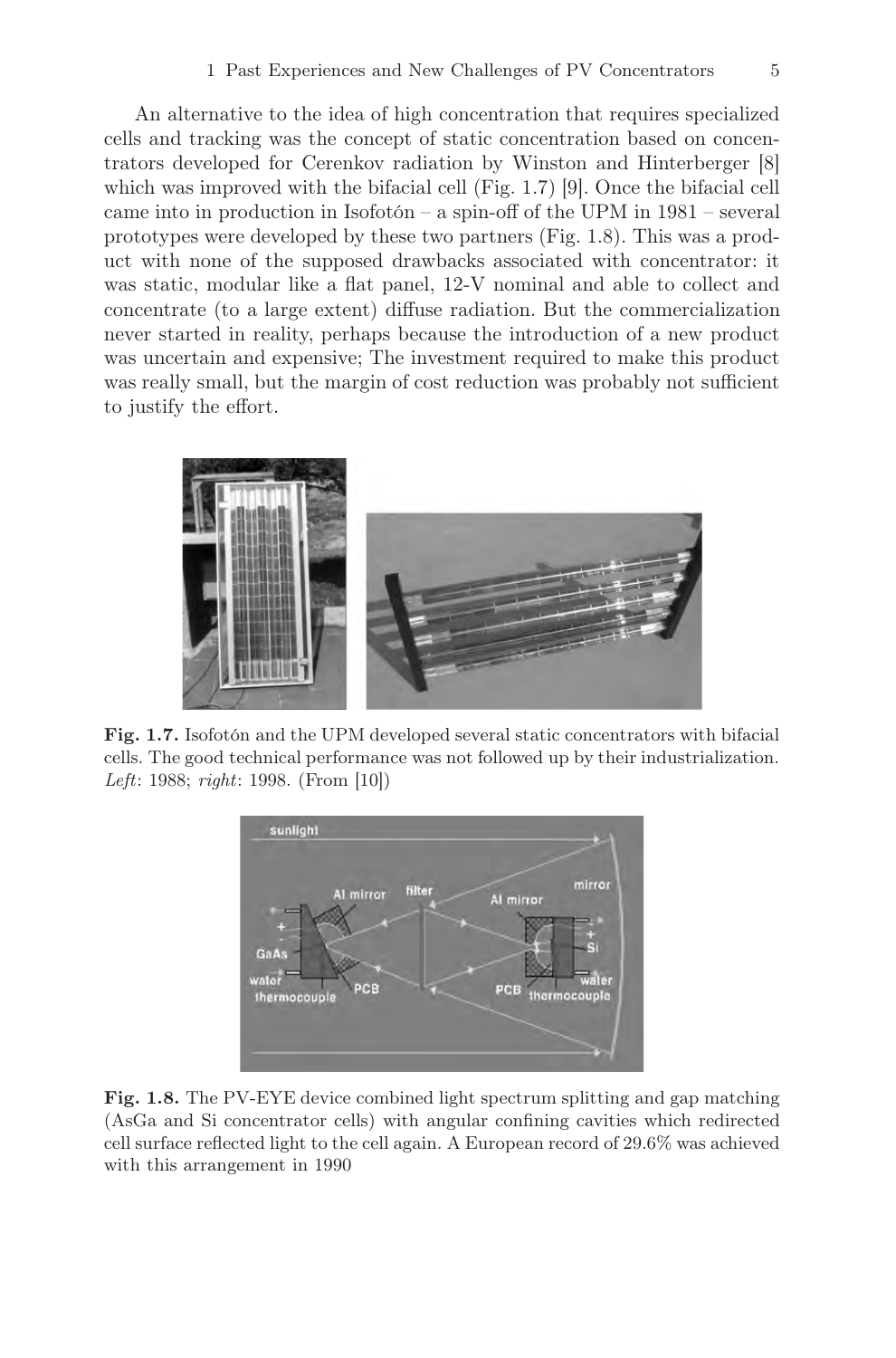Neither the ideas of spectrum splitting from 1980 at Varian, nor the realization with an European efficiency record (29.7%) from PV-EYE, using with two cells (AsGa and Si) inside angular confining cavities [11] at levels near  $800\times$  in 1991 [12], resulted in any attempt to industrialize concentrators (Fig. 1.9).

In the 1990s the most significant industrialization action was carried out by Entech who installed several hundreds of kilowatts using  $20\times$  curved Fresnel lenses (Fig. 1.10) [13].

With flat-panel cells whose price tended to decrease continuously due to mass production, one industrialization opportunity was linked to the Laser Grooved Buried Contact (LGBG) Cell [14] technology, an industrial approach



Fig. 1.9. A two-axis tracking 100-kW ENTECH power plant in Texas. System efficiency of up to 14% was demonstrated with this technology at 20 suns: curved Fresnel lenses showed optical efficiency of over 85%. Different cells were used to make the receivers



Fig. 1.10. Metal finger cross section of the BP Solar SATURN cell. The low grid resistance was key operating these cells in concentration very efficiently, despite their being made on the same production line as the 1-sun SATURN cell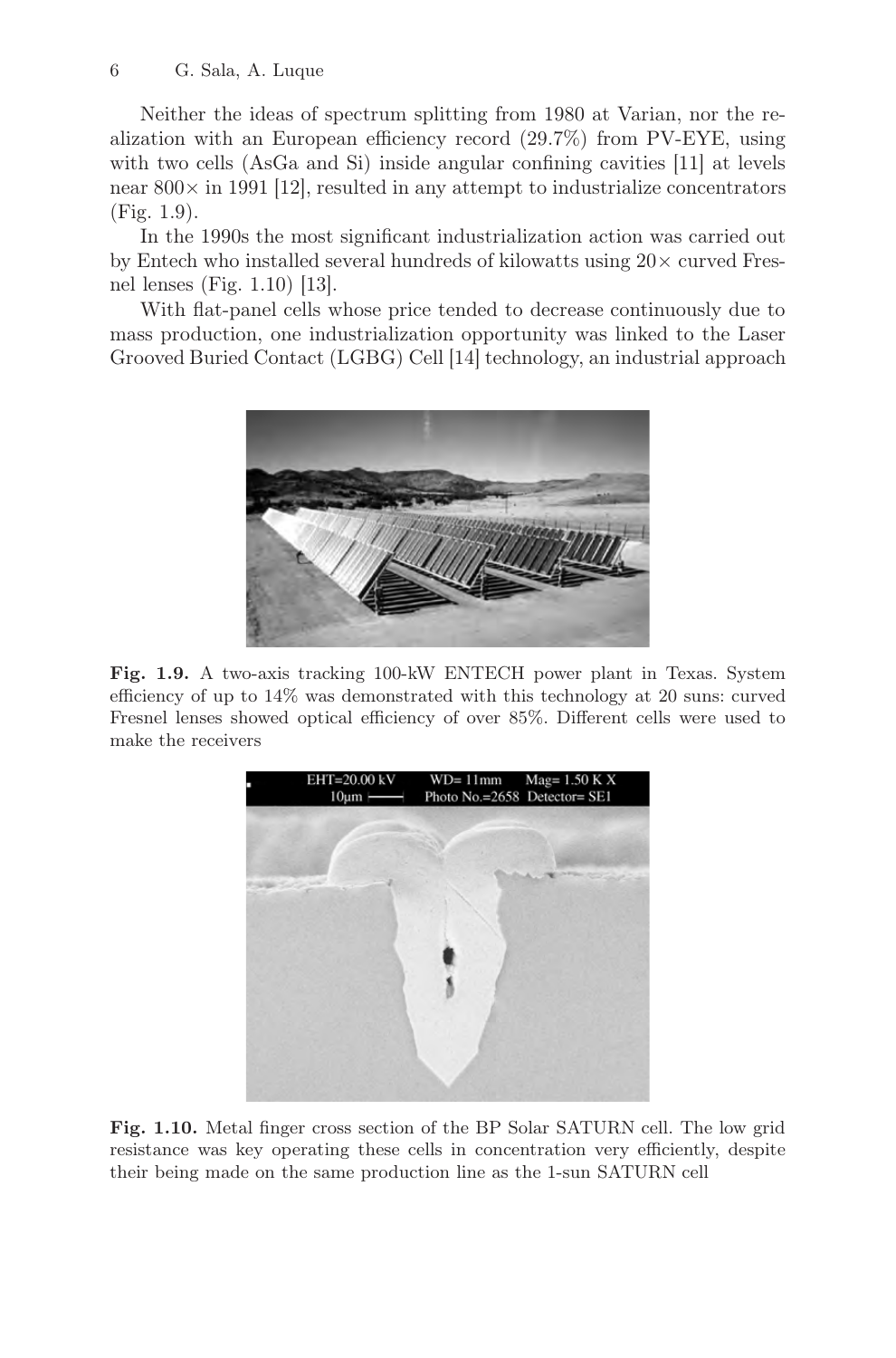following the outstanding progress of the University of New South Wales on crystalline silicon cells.

Concentrator LGBG cells (also called SATURN after the name of the industrialization project by BP Solar) shows near-uniform voltage in its metal grid (Fig. 1.11) and low recombination surface which allows it to reach 18.5% efficiency at  $30\times$  and up to  $20\%$  in small cells  $(1 \text{ cm}^2)$  at  $100\times$  [15].

These cells were very convenient for use in concentrator systems because their 1-sun version is probably more expensive than the conventional cells from the competitors per watt peak but used as  $125\times125-$ mm<sup>2</sup> concentrator cells, and designed for  $30\times$ , they could be sold at  $10-12 \in \text{each}$ , which would be very attractive to the manufacturer (BP Solar).

An opportunity for this technology opened up in 1995 with the EU-CLIDES prototype developed by IES/UPM and BP Solar which was installed in Madrid. It proved up to 14% power efficiency and 10% yearly energy conversion ratio at a lower cost than the flat-plate power plant at that time [16].

Following the Madrid prototype, a planed 480-kWp EUCLIDES demonstration plant was built in Tenerife under the joint effort of BP Solar, the Instituto de Tecnología y Energías Renovables (ITER) on Tenerife and the IES/UPM (Fig. 1.12). Several problems associated with receiver manufacturing and some overestimation of the concentrator benefits pushed BP Solar to abandon the project instead of solving its manufacturing defects. During the merge with Amoco (and its subsidiary Solarex) concentrator plans were practically abandoned, although they continue to manufacture short series of concentrator SATURN cells for R&D projects [17]. These cells were also occasionally used by Entech in their lineal concentrators.



Fig. 1.11. The EUCLIDES demonstration power plant in Tenerife (1998) subsidized by the EU to industrialize the Madrid Prototype (1995). The mirrors were shaped aluminium plates covered with silvered acrylic film which cast  $3.2 \,\mathrm{W/cm}^2$ on receivers including SATURN cells. The partners were ITER, BP Solar and UPM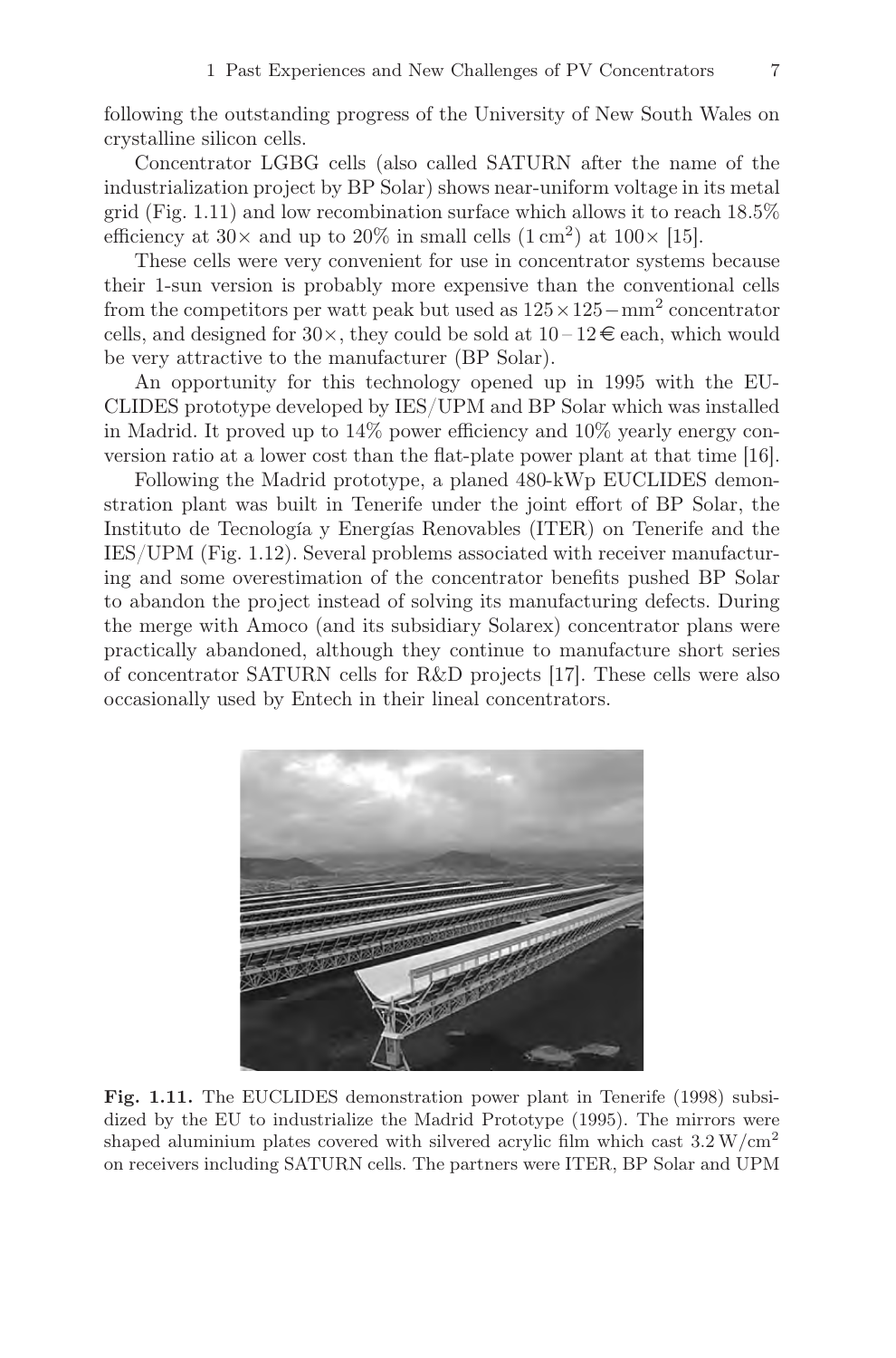

Fig. 1.12. ZSW (Stuttgart) developed very low concentration systems  $(2 \text{ and } 10 \times)$  with the ARCHIMEDES concept, which includes one-axis passive-tracking hydraulic drivers. The picture shows a one-axis tracking  $2\times$ concentrator

The substantial European Commission investment in the EUCLIDES concentrator technology created a wave of activity in this field, many centred on the use of SATURN cells, such as ZSW with the ARCHIMEDES system (Fig. 1.13), but also others adopting the spacecraft Si cells technology (ASE; LETI, DEMOCRITOS and still others based on PC cells (Ferrara University).

The silicon PC solar cells, sized about  $1 \text{ cm}^2$ , have given rise to a set of concentrators of which the most successful version is the one by Amonix [18] leading to a product that is technically ready, probably, with the cell and receiver manufacture well tested and reliable (Fig. 1.14).

The PC cells are much more expensive than ordinary cells but, unlike ordinary solar cells, which, because the base resistance cannot operate above



Fig. 1.13. Two-axes tracking arrays from AMONIX, installed at Arizona Public Service, Scottsdale. They use  $27\%$  efficient BPC solar cells operating at  $250\times$  under point focusing laminated Fresnel lenses: the nominal array power is 25 kW. This technology was licensed to GUASCOR-FOTON (Spain) in 2005 and is currently being commercialized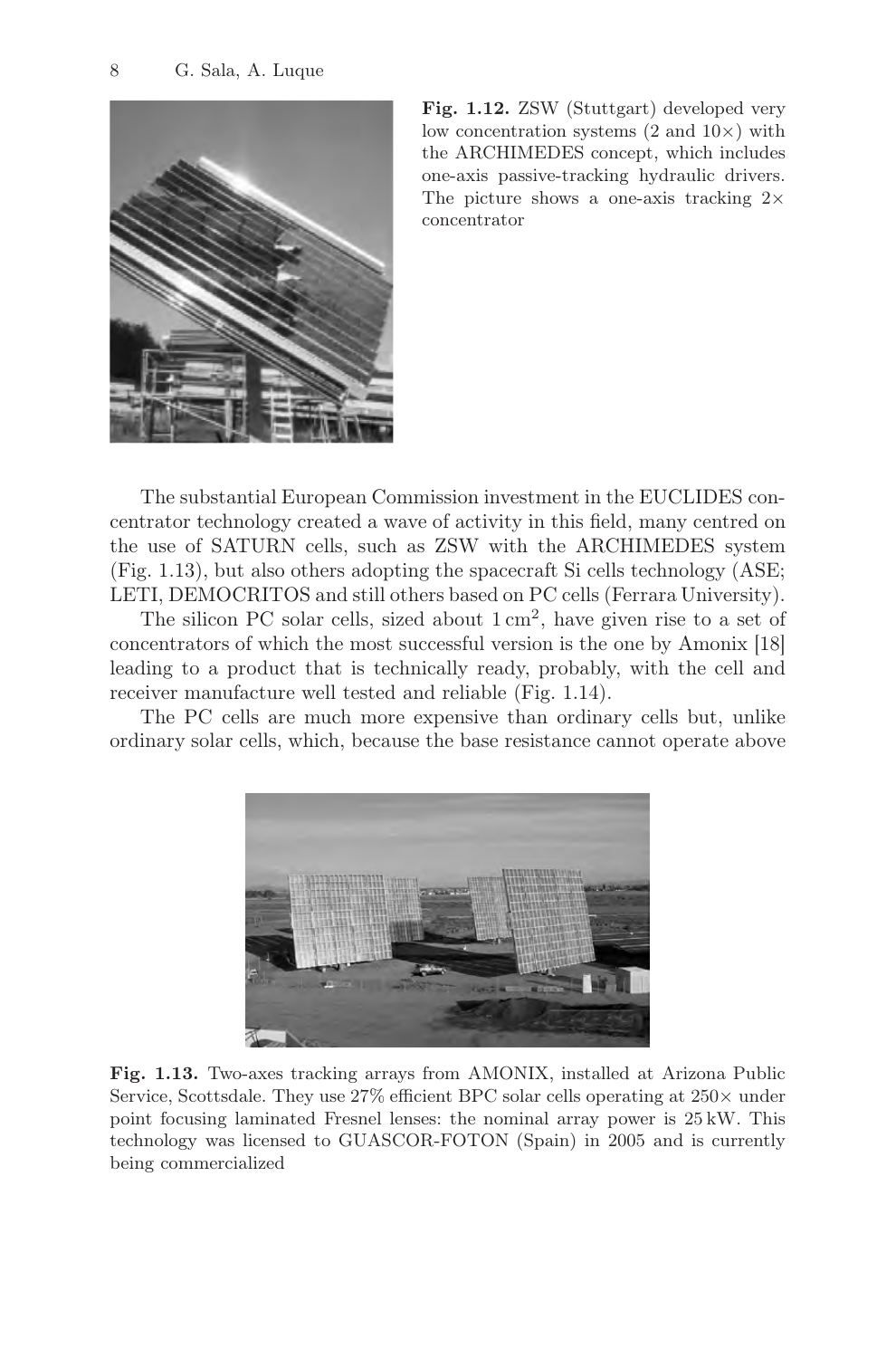

Fig. 1.14. Field of PV parabolic dishes manufactured by Solar Systems in White Clifts, NSW (Australia). Each dish focuses the light on a compact actively cooled receiver, whose surface is a parquet of BPC cells. Each disk is rated 25 kWp nominal

about 100 suns, they can operate at much higher concentrations, in the range of 300 suns, because they are not traversed from up to down by any current [19].

The large parabolic dishes from the Australian company Solar Systems (Fig. 1.15) have been also equipped with these Si-PC cells in their focus area to produce about 25 kW per dish. The newest trends, however, are associated with III-V multijunction solar cells, which have achieved incredibly high efficiencies [20], approaching 40%, and the concentrators associated with them. Spectrolab and Emcore in the United States, and RWE in Germany, are cell producers and willing to sell these cells to system manufacturers. Sharp, the biggest Si cells manufacturers, is also a cell producer, but it is also planning to manufacture concentrator systems.



Fig. 1.15. CONCENTRIX (*left*) and ISOFOTON (*right*) have developed compact concentrator systems using 2- and 1-mm-diameter multijunction micro-cells operating at about 400 and 1000×, respectively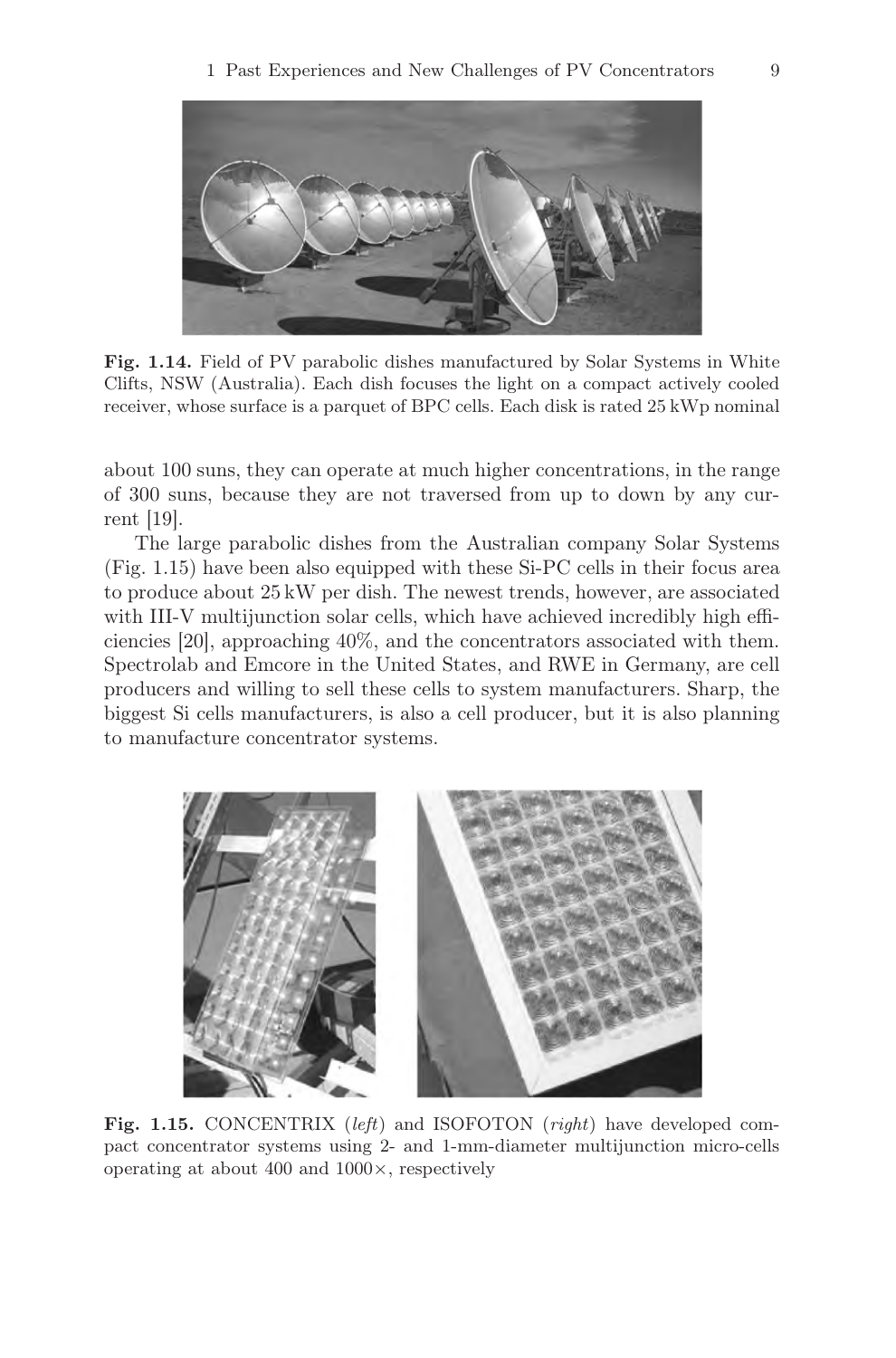

Fig. 1.16. Accumulated PV installations for different capital availability. Labels  $C_{i0}$  = \$10 B, 5 B and 2.5 B represent 0.1, 0.05 and 0.025% of the GDP of the industrialized countries. The cureve labelled  $High p_c/p_0$  represents the case in which the competition with the prevailing electricity is produced for module prices of  $$0.7/Wp$  (in the rest of the cases it is  $$0.35/Wp$ ). The case for high learning has a learning factor of 0.68 (for the rest of the cases the learning factor is 0.8253)

Research centres, such as the IES/UPM, the Fraunhofer Institute for Solar Energy (FhG/ISE) and the Ioffe Institute, are deeply involved in this new type of concentrator development. Isofotón, in cooperation with IES/UMP, is certainly the oldest company working in this new concept concentrator [21]. Other new venture-capital fed small companies spun-off from research groups are starting to work including Concentrix, a spin-off of FhG/ISE (Fig. 1.16) [22].

### 1.3 An Interpretation of the Past

When, after the first oil shock, the1974 Cherry Hill Conference in the United States took place, it appeared reasonable that a quick path to the mass production of solar electricity, taking into account that the available solar cells were too expensive, was to use concentrators. Accordingly the first industrializing trials and analyses, such as those of Martin Marietta in Saudi Arabia, were directed towards this end. However, the urgent problem posed by the oil shocks was solved before a cost-effective solar converter was in place; therefore, the interest waned and, for more than a decade, PV specialists were forced to find their own way. This path was ploughed along the land of sustainability.

The urgency of this motivation, however, is very different. It requires a large degree of intergenerational solidarity, and this is a feeling only recently added to our moral stock; thus, for many years it was assumed that the non-professional PV market would only fullfil developing-country applications, or the houses of individuals or institutions that wanted to contribute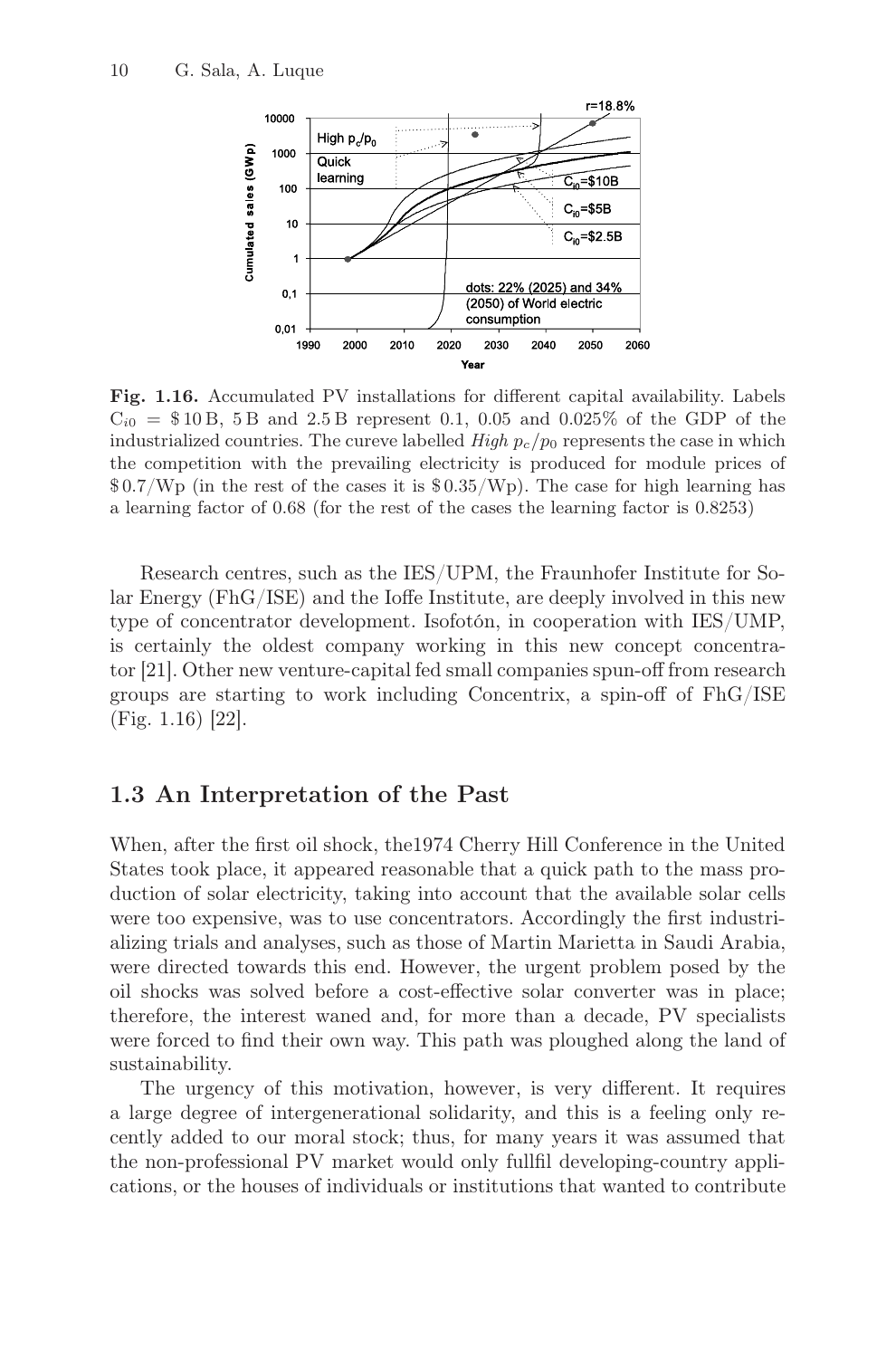to sustainability goals through their involvements but even more so, by their example. Commercial effort was therefore made in these directions. Architectural integration to make the clean, but expensive, new PV technology attractive was necessary and, taking into account that the short-term forecasts for concentrators concluded that it did not reduce costs sufficiently to make it competitive with conventional electricity, all applications remained of a modest size and were not deemed appropriate to be satisfied by concentrators.

Under these circumstances, dedicated high-efficiency concentrator cells ceased to be manufactured or, if they were, it was in such small amounts that the indirect costs meant a cell price that offset the cost reduction per cell area reduction, with the few exceptions already described.

The CPV does not currently have a single line of their own in the PV market breakdown by technology. Despite this apparent failure, however, the more-or-less intermittent maintenance of R&D lines has permitted CPV to remain a subject at an academic level (e.g. concentrators are regularly researched in the doctorate program of the IES/UPM) and to create a small, but effective, group of specialists ready for the next step, which we described later. Among them, the group at the IES/UPM was the first to publish a book on this topic in English in 1989 [23]. In the same year scientists at the Ioffe Institute published another book on CPV in Russian that was translated into English in 1997 [24]. The latter book was oriented more towards heterostructure solar cells, whereas the former concentrated more on the non-imaging optics.

### 1.4 The Need for CPV

In 2001 one of us published [25] a forecasting model of the markets and prices for PV technology in the first half of this century. The model has been especially accurate in the short-term forecasting (from 1998 onwards). The model couples the learning curve, that characterizes the reduction of costs every time the cumulated production is doubled, with the elasticity of demand - which is the logarithmic derivative of the market with respect to the price, changed of sign. The results are detailed in Fig. 1.16. Vertical asymptotes tells us that the cost of PV electricity equals that of the prevailing electricity, but the vertical growth is an artefact of the model that is not intended for this situation (it assumes infinite potential demand); however, the asymptotes show when this competitive situation is reached. This model tells us that, while present PV technology will lead to very large markets, its penetration will not be enough to contribute substantially to sustainability. The reason is the slow PV learning curve. On the other hand, the same model predicts that if the learning curve is faster, like the one for semiconductor memories, in few years from the entrance into the market, prices in competition with the prevailing electricity could be reached.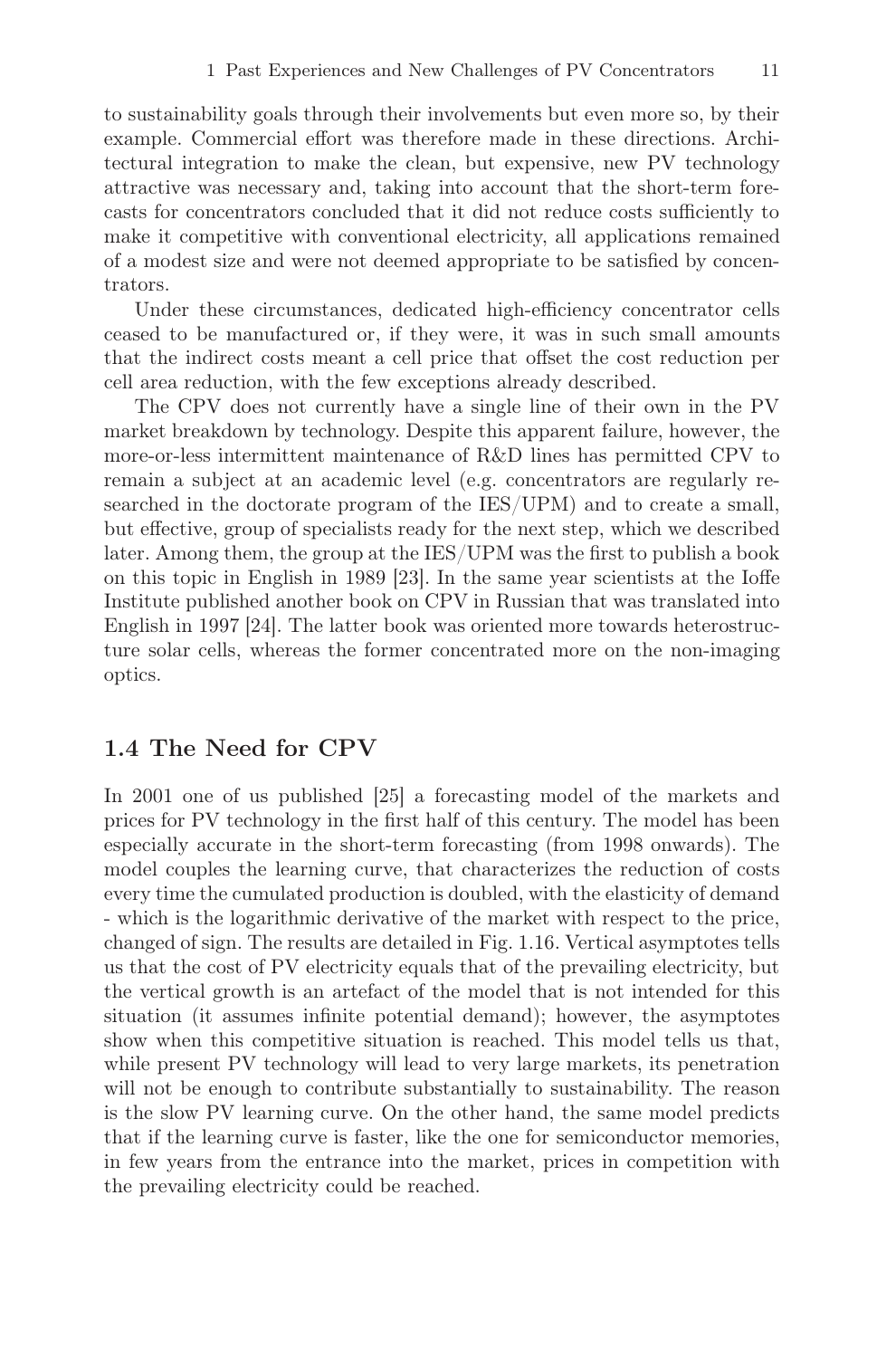What prevents the learning curve from being faster? In our opinion, it is the fact that the efficiency of the present solar cells is bound by theoretical fundamental reasons (essentially Shockley and Queiser [26]) to a value of 40% [27]. This makes any practical increase of efficiency very difficult and therefore reduces the learning speed. The fundamental theoretical reasons are based on the fact that a solar cell is a two-level device that only converts effectively the photons with energy close to the energy separation of these levels (the band gap). The photons with less energy are totally lost and for those of higher energy the energy separation between levels (the band gap) is an upper limit of the energy at which the electrons are delivered. The limit derived from the two-level nature of solar cells is referred to as the SQ limit.

Multijunction cells escape this limitation. In fact, their limiting efficiency is about 86% [27] under the same conditions that resulted in a 40% limitation for the cells made of a single semiconductor; thus, multijunction cells, or in general, some kind of solar converters not bound by the SQ limit, may, in principle, increase the efficiency much more than the single semiconductor cells. This should lead to a faster learning curve and, if they are able to reach the market, they may reduce prices faster than present solar cells and thus accelerate the penetration of solar electricity. One problem lies in the gaining of the small portion of market that would allow self-learning through experience and therefore trigger a faster learning curve.

Not only are MJ solar cells in this situation, but also a number of concepts have been developed that may fulfil these requirements. They are often called third-generation [28] or new-generation [29] solar cells. The FULL-SPECTRUM Integrated project [30], with 19 R&D centres involved, has been launched by the European Union in order to fund R&D in innovative concepts (including multijunction solar cells) able to develop under this faster learning curve.

A common feature of these novel cells is their high cost. In fact, MJ solar cells developed for space applications have very different requirements. But MJ solar cells and many other sophisticated concepts may be adapted to terrestrial uses assuming that they are used in concentrators. In this way, concentrators are necessary to make use of the new opportunities that are offered by the latest developments in the science and the technology of solar cells. The consequence is that concentrators must be developed, and a bigger institutional effort should be devoted to this endeavour.

# 1.5 New Challenges in CPV

The present situation seems to replicate the one existing when the concentrators started in the mid-1970s, but now there are some important differences:

1. The non-concentrator option in MJ solar cells is only devoted to space. No large amounts of cells are expected for this market, and therefore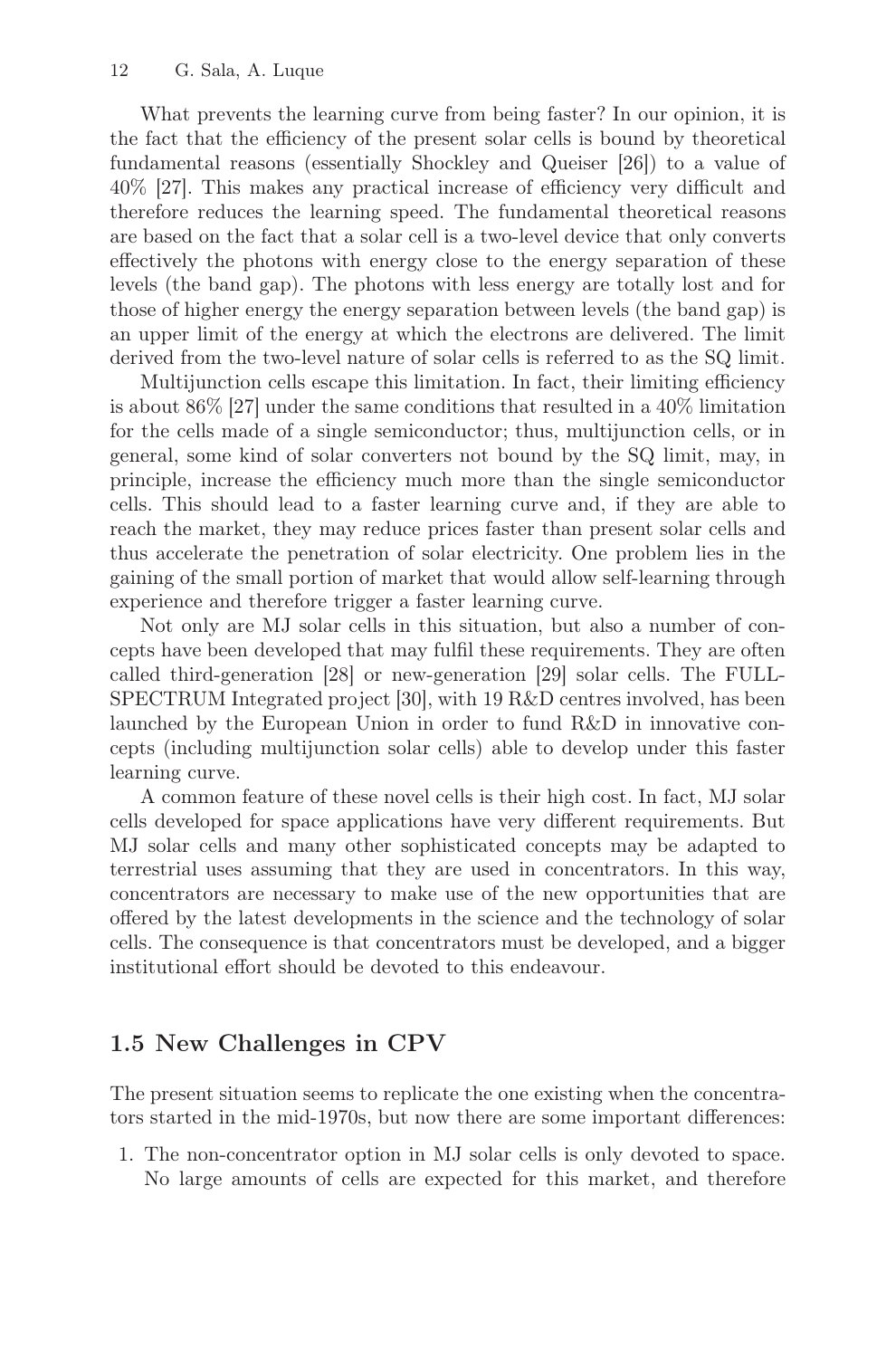the reduction in price through the learning curve will not suffocate the development of terrestrial concentrator options.

2. Very high concentrations are needed to make these cells cost-effective, but unlike silicon cells, the concentration of which can hardly go above 300 suns, MJ solar cells can probably operate very efficiency at about 1000 suns. The optics and the tracking are also challenging subjects, but as we see later, all of them seem to have a solution.

Efficiency is an important aspect of the new scenario. It will decrease the very important BOS costs. The concentration factor is also important at least at the start, because it will avoid the cell cost from becoming a barrier to cost reduction. This requires new approaches to the cell itself, the optics, the automated module assembly and tracking development. Of these aspects, the development of the cell is the one to which more attention has been devoted. By 2004 the race towards 40% efficient MJ solar cells was already in progress. The leading results in the United States [31] and Japan, which have reached the world's top efficiencies, but also in Europe, show the way to others. University groups, research institutes and companies mostly in Spain [32], Russia and Germany soon envisaged a business model based on tiny MJ solar cells operating in integrated concentrators operating at over 400×.

Attempts to operate at higher concentrations were undertaken in 2001 at IES/UPM with GaAs single-junction solar cells with an efficiency of 26.2% at  $1000\times$  [32]. Later at FhG/ISE, 3J solar cells of 35.2% at  $700\times$  were achieved [33]. This is possible because the MJ cells, usually of III-V materials are very thin, because they are made with direct-gap semiconductors. The substrate is inactive, and therefore it can be made with very low resistivity without compromising lifetime. Nevertheless, these high concentrations are only possible if the cells are very small, about  $1 \text{ mm}^2$ , so that the extraction of the current becomes easy. Again, such a small size is not possible in silicon because of its high diffusion length, which makes the cells very sensitive to perimeter recombination.

Cell efficiency for CPV has to be high for several reasons. Firstly, concentrators only collect direct radiation. Secondly, the concentrator itself has a less-than-one efficiency. If we assume that the direct normal radiation/global normal radiation ratio is 80%, as it corresponds to a good climate, and we assume that the optic efficiency is 80%, then we can conclude that only 64% of total available light is cast on the concentrator cell. Assuming that conventional modules are 15% efficient, we must conclude that the minimum efficiency allowed in concentrator cells is 23.4% in order to equal the energy production of flat module arrays with same collector area; thus, the efficiency of concentrator cells must be at least 24% (under standard test conditions) in order to be cost competitive with flat panels. Although it can be argued that a reduction in the cell area could be a factor in cost reduction, this is uncertain (concentrator cells are more expensive), and the commercial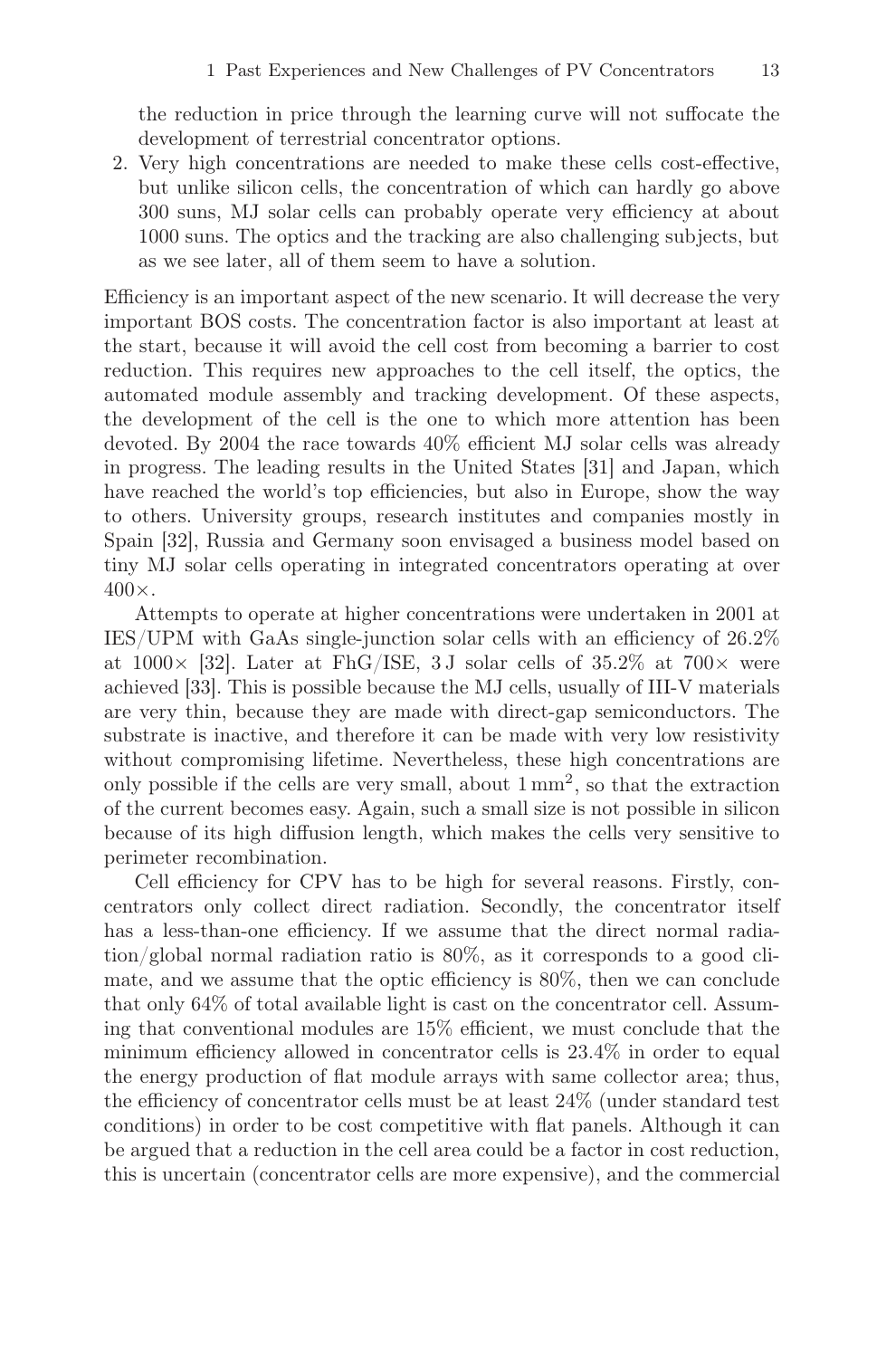success for lower efficiency will be problematic. If this argument is true, only PC silicon cells, such as those used by Amonix in the United States, Guascor Photon in Spain and Solar Systems in Australia, have only a marginal chance of leading to a cost-competitive product. On the other hand, most MJ solar cell-based products, if operating at sufficiently high concentration, may be cost-effective with respect to a flat-module PV.

Concerning the optics, there are fundamental limitations that reduce the angular acceptance with the level of concentration [34]. The angular acceptance is the angle at which the rays entering the optics reach the cell. It must at least cover the apparent sun's semi-diameter of 0.26◦, but it is good if it is larger because this will allow the requirements for manufacturing and tracking to be eased. Non-imaging optics attempt to enlarge this angle as much as possible, and this discipline has developed since 1978 (when Winston et al. published their first book on the topic [35]). In this development the IES/UPM staff has participated in a leading way [36]. An important topic for concentrators with a large angular acceptance is achieving a homogeneous illumination on the cell at the same time.

It has been said that high-concentration cells, operating at or near 1000 suns, must be small, in part, for the reasons stated (to reduce ohmic losses), and in part, to facilitate the spreading of the heat produced by the energy cast by the sun and not converted into electricity. In this way the cells are very much of the size of an LED, and novel concentrators may benefit very much from the development in LED manufacture [31]. (It is noteworthy that the heat dissipation in power LED's is higher that the one of a solar cells at  $1000 \times$ .)

Finally, the remaining challenge is associated with the tracking. The tracking structure constitutes an important part of the CPV cost, and in the past it has been treated as a trivial part of the CPV system. Things have recently changed, and the Spanish company Inspira has made a significant effort in this direction, as explained elsewhere in this book.

The challenge is not associated with the lack of reliability, as is often said without any data to support it. In Spain several tens of MW in the so-called solar farms have been installed, and this market continues to grow fast, so it has to be assumed that the customers are satisfied. But the tracking structures for flat modules are designed to withstand gravity and wind stresses safely, whereas in concentration they are designed to flex, that is, the structure must not, under the operational designed conditions, have a flexure higher than that permitted by the optics and the tracking mechanisms, including the control electronics.

The safe design of the tracking structure must consider the high winds recommended under the local building codes, but the occurrence of these winds is very uneven. Operation of the trackers must be assured only for the winds usually present in the area by putting the tracker in a stowing position when they are exceeded [38].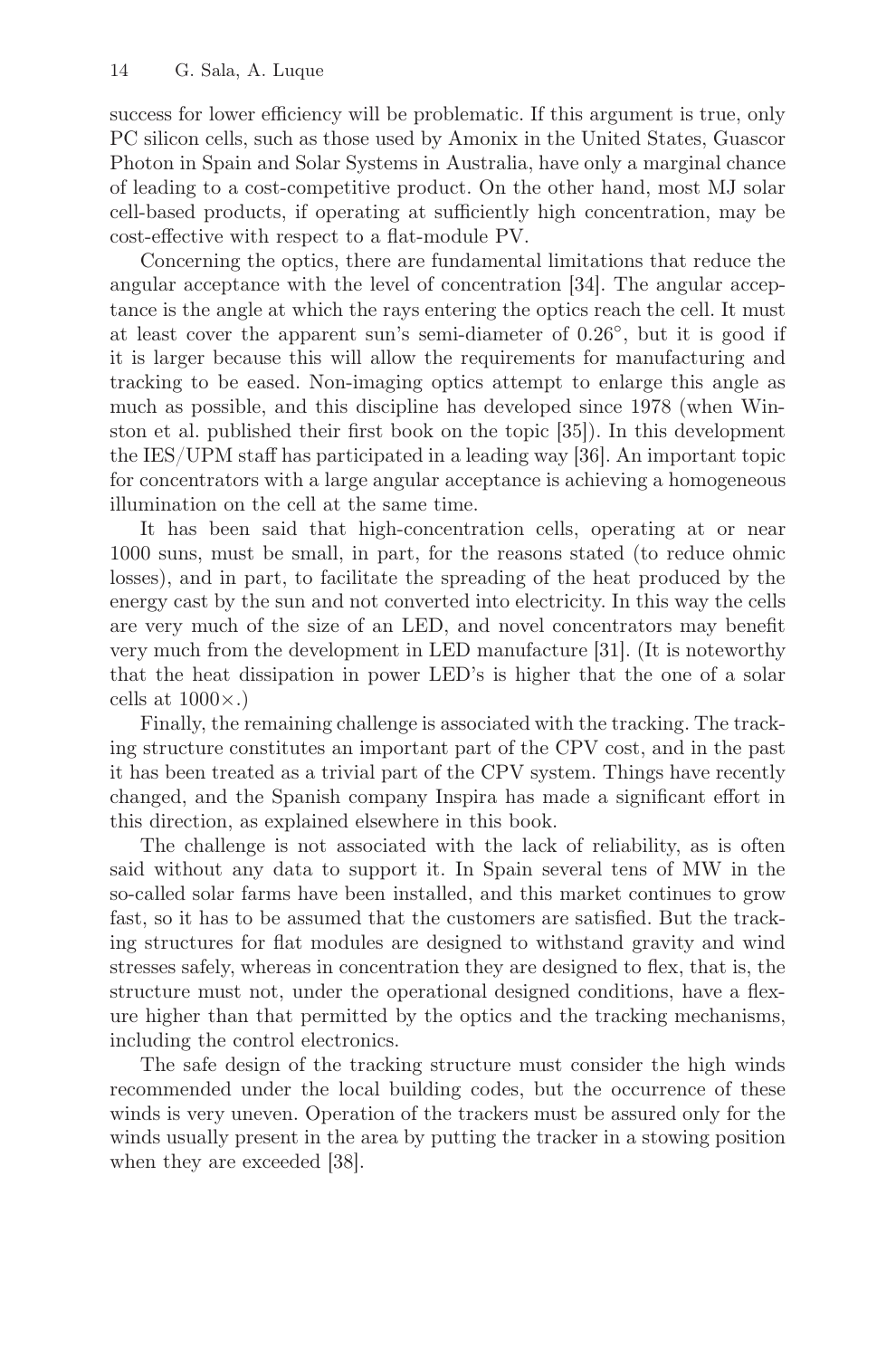Concerning the control electronics, in the past it was based on closedloop solutions in which a sensing device assured a good alignment of the sun with the sensor. The aiming of the sensor with the modules was left to a purely mechanical procedure, completed in some cases with a unclearly defined output-based trial an error. Modern trackers tend to be built using control based on ephemeris calculations with an error model of the mechanical structure along the lines first developed by Penzias and presently followed routinely (T-Point tracking) in astronomical instruments [39]. Accurate measurements (to 1000th of a degree) of the tracking aiming error have been carried out [40] and for the moment an accuracy of less than  $0.1^\circ$  for 98% of the operation time has been reported, but it has also been reported that the use of less accurate error models brings the tracking error to more than  $0.3^\circ$ .

For the final design of the tracker the flexure of the modules has to be adjusted [41] in such way that the angular acceptance of the modules correlated with the sun's semi-diameter (between  $0.3$  and  $0.7^\circ$  in existing modules) must allow for the loss resulting from the tracking mechanism and its control (0.1◦ in good control systems) and for the flexure. This leaves to the



Fig. 1.17. *Left*: Distribution function of the misaiming angle. *Right*: Pointing vectors and minimum encircling circles (MEC) at different elevations with maximum service wind speed windward and leeward to the module's active surface. Tracking accuracy has to be higher than the MEC at any elevation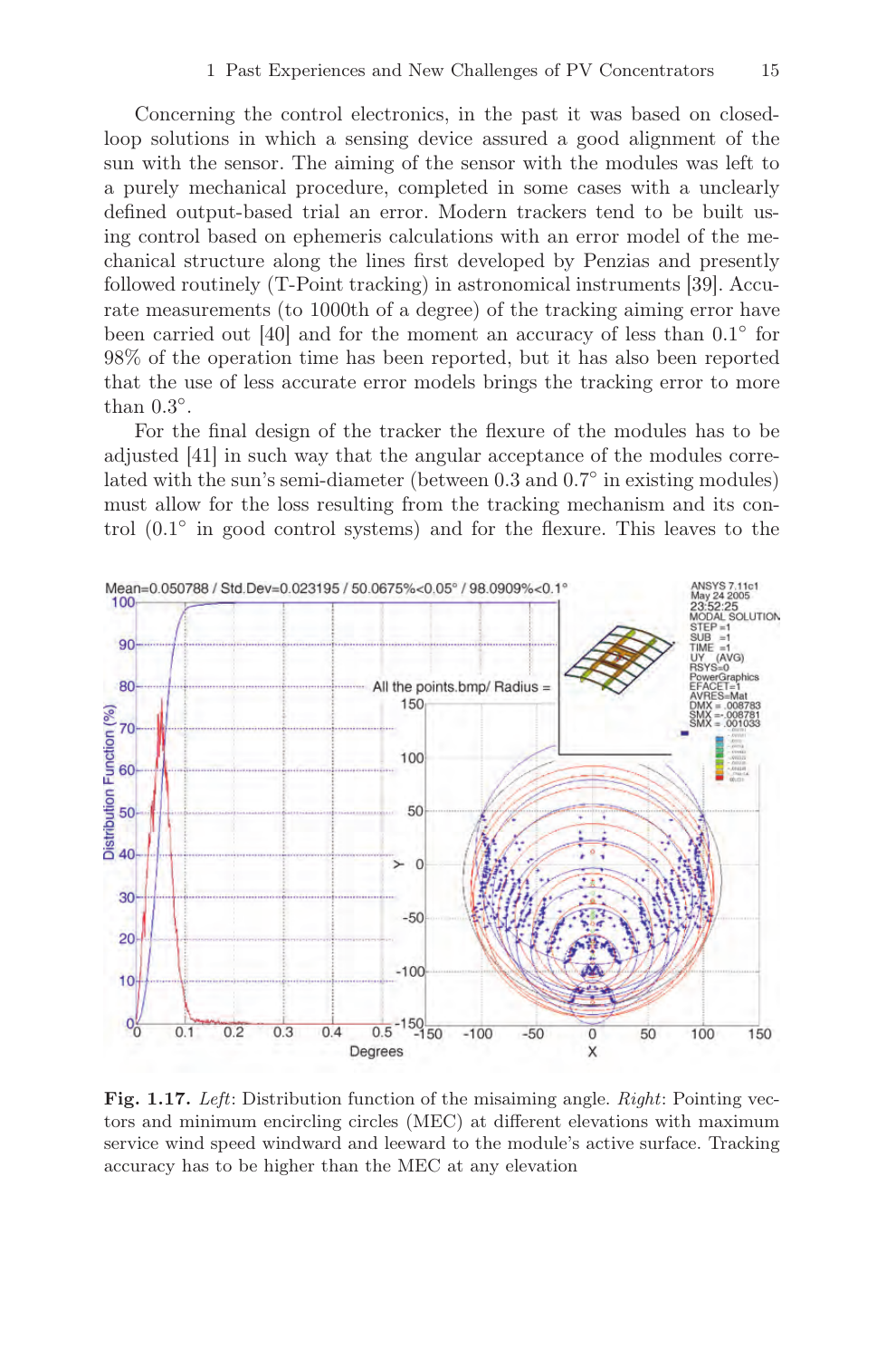flexure an angle that is larger  $(0.2 - 0.6°)$  when the optics are more tolerant; however, more tolerant optics sometimes means less efficient and maybe more expensive ones, and all these factors must be taken into account in the optimal design of CPV systems. We are presently at the very beginning of understanding all these systemic approaches and, in reality, no system has thus far been designed following all of these principles.

There is very little experience of inverter operation with concentrators. On the one hand, they operate mostly at high power level, which is positive, but on the other hand, the variations in direct light intensity on cells as the result of clouds, limited acceptance angle, wind loads inducing tracking inaccuracies, etc., are fast and require the DC/DC maximum power point tracking to be fast as well. Several protections against inverter instabilities can make the control system too slow, wasting too much energy. Alternatively, the high efficiency of the inverter at low irradiance levels is not an advantage in CPV applications because the power level is usually high.

The PV concentrator modules will be asked to pass similar accelerated tests as flat modules, mainly because they are the closest references, but the variability of concentrator design options demand more complex regulatory documents and it is risky to extrapolate, without enough validated experience, the tests and valuation of results. Although this reserve exists between the manufacturers and regulation makers, it is generally accepted that tests on the following are required to demonstrate minimum module performance characteristics: (a) electrical insulation test, wet and dry; (b) thermal cycling plus damp heat test; (c) hail-impact test; (d) humidity freeze, water spray tests; (e) By-pass diode thermal, hot-spot test; and (f) off-axis damage tests.

# 1.6 Other Challenges Specific to Mass Production

In this section we depict the material availability and manufacturing potential for extending present technologies to a mass-production scenario. (We caution the reader that it is very likely that many new discoveries and inventions will appear that will make this analysis obsolete, but we still think the exercise has some value.)

The penetration of PV to supply about 20% of the world's electricity by 2025 should be about 100 GW per year. A production rate of 100 GW/year – 40% efficient (module efficiency) – will stress the steel market by approximately 2% and the glass market by about 10%, but should the lenses be made, like today, on a thick PMMA substrate, it would need 1.5 times the total current world production of acrylic. If we take into account that acrylic comes from oil, the perspectives are not too good for this material; thus, alternatives should be taken into account. Thin-film polymer on glass is already being used by some manufacturers. This might reduce the reliance on the oil product by more than one order of magnitude.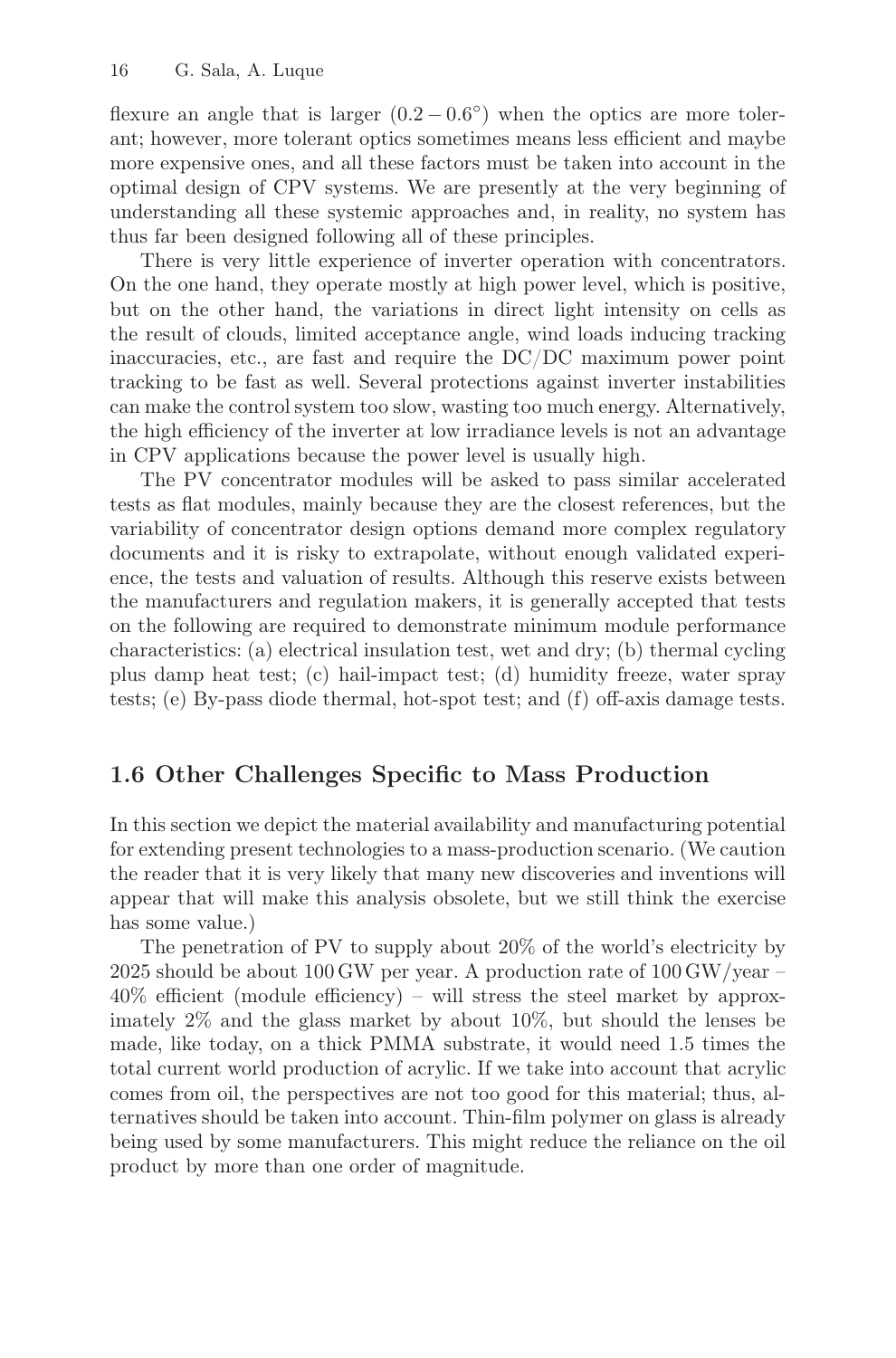The 100-GW annual production rate will require an area of cells equivalent to 100 MW at 1 sun if the cells are to operate at 1000× under the concentrator optics. For multijunction cells based on germanium substrates 25 million wafers of  $100 \text{ cm}^2$  are required. which is equivalent to 3.75 times the present annual production of electronic-grade germanium. Extraction from coal ash ensures total resources equal to 130 times the current yearly availability [42, 43]; however, if a migration of MJ solar cells to the abundant silicon substrates is successful, the stress on this material would be negligible.

The production of gallium metal is about 210 metric tons per year. With the previous hypothesis and assuming an active layer of about  $10 \mu m$ , it is possible to produce about 1000 GW per year so that this material does not appear to be a drastic limitation to the PV growth.

Another challenge to high-level concentrator technology is given by the number of wafers and cells to be managed. The MJ solar cells are grown in a Metalorganic Chemical Vapor Epitaxy reactor. Assuming that a reactor can accommodate 12 wafers of the said size (presently they are somewhat smaller), and that including maintenance they may have 7 runs per day, 815 reactors will be necessary to grow the multilayer in the aforementioned 25 million wafers.

Regarding assembly, if we assume that cells are  $1 \text{ mm}^2$  for the  $1000 \times$ level, then the number of cells to be processed and interconnected is about 250 billion  $(250 \times 10^9$  per year. Current equipment used for the electronic chip market is limited to about three chips per second, which comes to (taking four cells per second to include tome for maintenance) 1982 the number of bonding machines to be built for cell assembly. Other manufacturing equipment will indeed be necessary for other tasks, but this paragraph, like the preceding one, aims at giving an order of magnitude of equipment that will be necessary for the manufacture of the cells and the concentrator modules.

We now consider the trackers. Assuming trackers of  $50 \,\mathrm{m}^2$  (20 kW at  $40\%$ efficiency), the number of trackers required would be around 5 million per year.

All the preceding figures may be compared with those of the automobile industry. This industry manufactures more than 60 million cars per year and each car has 30 – 60 thousand parts; therefore, this industry is handling in the range of 1800 – 3600 billion  $(3600 \times 10^9)$  parts per year. A concentrator PV module of 0.1 kW (with 250 cells) will probably not have more than 1500 parts in total; thus, we are talking about 1500 billion parts to be assembled; The PV industry, therefore, if based on concentrators for mass production, will be of a size not very different to the present size of the automobile industry.

#### 1.7 Present Opportunities

The biggest opportunity probably comes from the rising awareness that CPV is necessary. One cannot witness the advances in MJ solar cells for space pro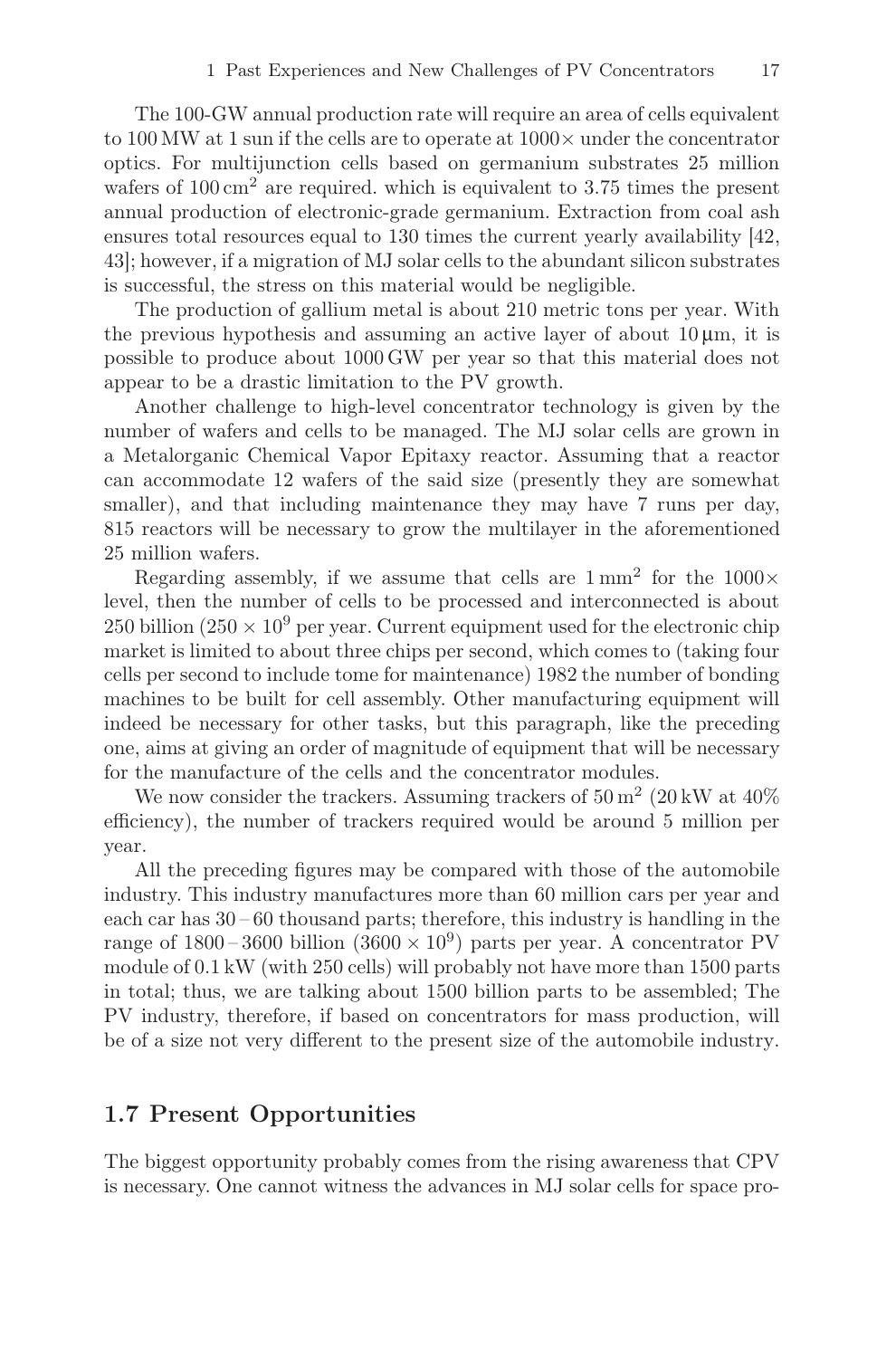grams and remain unaltered. The immediate conclusion is that the only way of adapting these advances to the much bigger, terrestrial market is through the use of CPV. A number of programs (FULLSPCTRUM, DARPA, etc.) are also supporting the development of novel concepts based on sophisticated cells that will certainly have to be based on CPV.

A prominent example of this new interest is the presentation that Takashi Tomita, Corporate Director and Group General Manager of the Solar Systems Group of the Sharp Corporation – the biggest silicon solar cells producer in the World – presented at the special invited session organized on 8 May 2006 in the framework of the WCPEC-4 (the PV world conference) to deal with the transition to a world market. His talk was entitled 'Blazing A New Path to the Future' [44] and concluded:

*I have explained in the above the current situations of photovoltaic industries and concentrator photovoltaic system towards next generation phase, not only silicon-based technology but also other technologies development including III-V compound cells is essential.*

And then continued: *Concentrator type photovoltaic system will make a key role especially in the areas where direct sun irradiation is abundant. Technological breakthrough to overcome some of obstacles in dissemination of concentrator type photovoltaic system until now is getting ready and further electricity generation cost reduction by concentrator photovoltaic system is expected.*

This is not the only company, however, that has declared their interest in CPV. Other companies are probably more ready to enter the market. Among them, Isofotón, one of the top ten cell producers in the world (and a spin-off from the IES/UPM), which has a long standing R&D activity in this sector (in cooperation with IES/UPM) with the latest generation of optics and MJ cells, has made numerous declarations on their commitment to concentrators. For example, the magazine 'Energías Renovables', issued on the Internet on 22 July 2006, had an article entitled 'ISOFOTON to produce 5 MW of concentration cells for 2007'.

Newcomers are also entering the field. Jackie Jones wrote in Renewable Energy World (Internet issue of 2 September 2005):

*The Guascor Group is investing in new manufacturing plant for CPV for the Spanish market, following an arrangement made with Amonix earlier this year (2005). Guascor Fotón is constructing a factory near Bilbao, Spain, to assemble the systems, apparently using solar cell assemblies shipped from Amonix's California plant. It is understood that Guascor plans to manufacture and install* 10 MW *of CPV in Spain during 2006, and the capacity of the factory is expected to expand the following year.*

The expectations have not yet been totally fulfilled, but they say that they have already sold 1 MW, although nothing has yet been delivered. Assembly work is proceeding in their factory in Bilbao. To our knowledge, this is thus far the largest commercial activity in the world in CPV.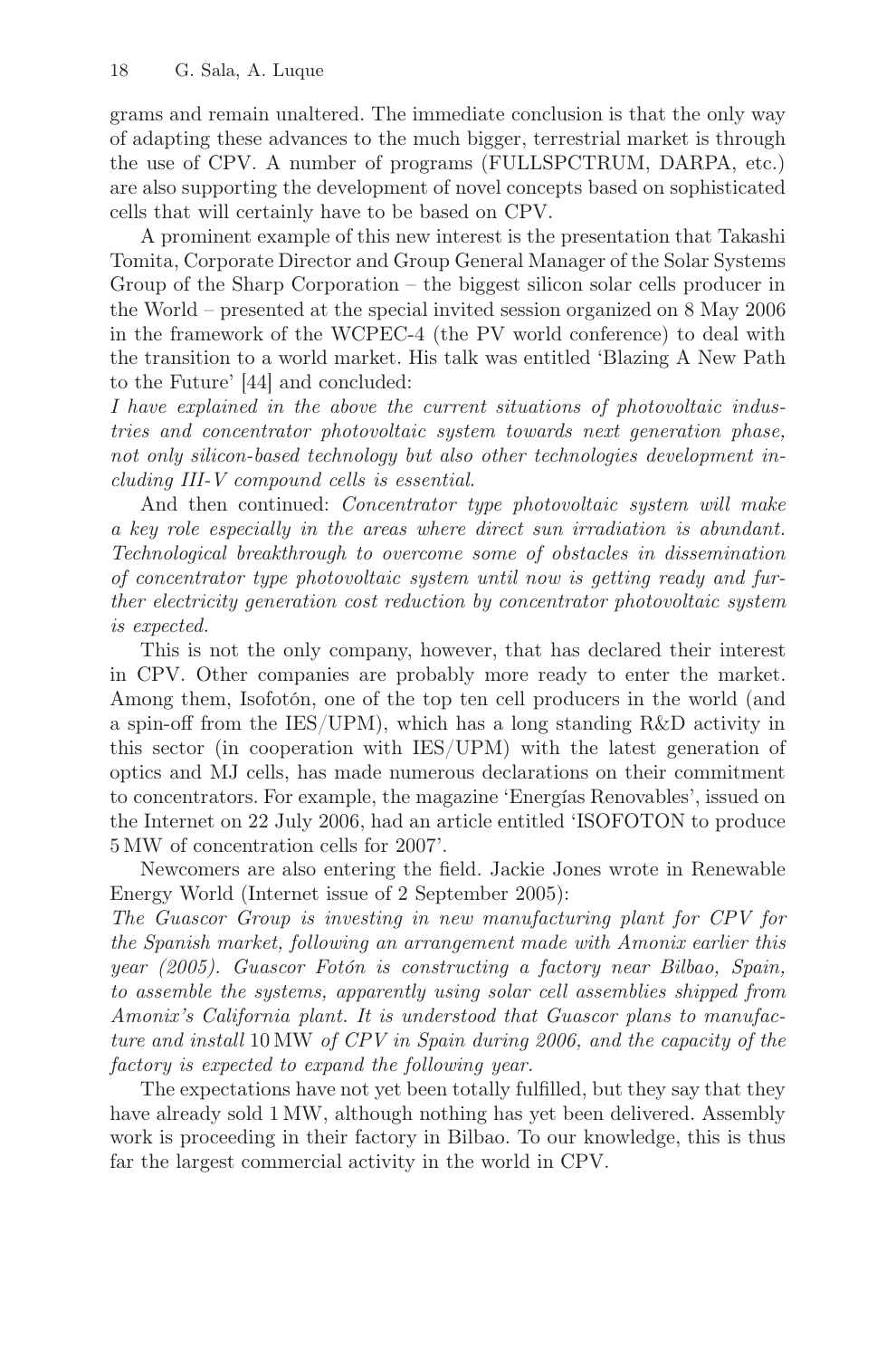As a new venture-capital operation of Good Energies (who succeeded in launching Q-cells) and as a spin-off from the Fraunhofer Institute for Solar Energy (FhG/ISE), the company Concentrix, has been established. In a press release of 27 February 2006 they declared:

*Concentrix will begin operating its first production line in midyear 2006 to manufacture concentrator modules. The company has already begun delivering demonstration plants to strategic partners. Commercial availability of concentrator photovoltaic power plants is scheduled for early 2007.*

Furthermore, The Energy Blog published the on 19 February 2006 states: *SolFocus Inc., a spinoff from H2Go in 2004, and Xerox's Palo Alto Research Center (PARC) on 16 February announced a research collaboration to develop solar Concentrator PV (CPV) systems. The broad agreement is to jointly develop CPV systems that can deliver low-cost, reliable solar energy. . . Up to* 2 MW *(megawatts) of the Gen 1 design will be installed in 2006-2007 at pilot sites in California, Hawaii, and Shanghai, China.*

According to these press releases, it looks like that 2007 will be the year in which PV concentration will unambiguously enter the market. Even if things go more slowly, there are enough participants who believe that this time concentrators will actually come into their own.

Despite that the American, German and Japanese markets that will not be absent, a good opportunity for CPV commercialization launching is linked to the feed-in tariffs in force in Spain, and more recently established in Italy, the two sunniest countries in the EU. Feed-in tariff opened the way to the 'power plant grid-connected market': the one dreamt of by concentrator makers over the past two decades.

Silicon feedstock shortage, consequence of fast market growth, is also giving an unexpected opportunity to concentrators to enter the market at prices similar to flat-plate power plants. In particular, the Spanish investors are anxious to install PV to profit from the good conditions brought in by the feed-in tariff and are disappointed by the lack of silicon cells on the market. They would be, in principle, most willing to accept concentrators.

Their enthusiasm decreases, however, when they learn that there is currently hardly any field experience in this technology. To amend this situation, a new initiative has been launched in Spain following plans developed by the IES/UPM. Below we reproduce some excerpts from the official presentation of this plan, which was presented on 8 March 2006:

*Photovoltaic concentration technology has been the subject of investigation in Spain since 1976 and the country has attained an outstanding and wellregarded position for this work. For example, it was in Spain where the first monograph on the subject, published in Bristol in 1989, was authored and where, in Tenerife in 1998, the one of biggest photovoltaic concentration plants in the World was deployed. Nonetheless, this technology is not yet being manufactured. But we believe that the level achieved by prototypes is already ripe enough as to make its industrialisation imminent. The above-*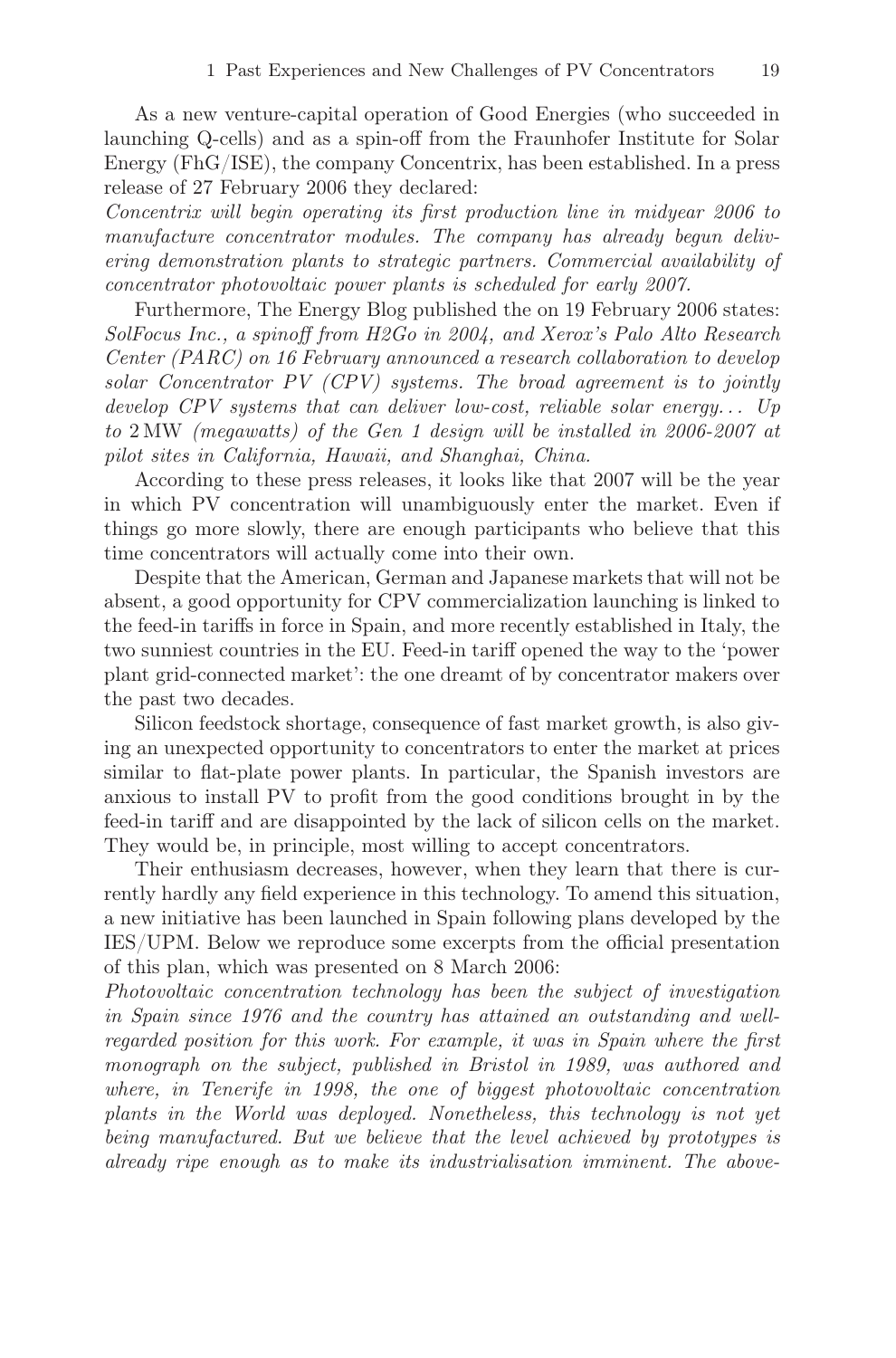*mentioned Centre aims at being the global catalyst for this industrialisation.*

*In Spain we have climatic conditions well suited for concentration – that is to say, considerable direct radiation – that, combined with the economic conditions offered through Plan for the Promotion of Renewable Energies, is attracting a general interest to install such systems. Spanish companies are among the most advanced in the industrial development of this technology.*

*But the continuing lack of commercial applications means that approved norms suitable for photovoltaic concentration do not exist yet, nor have sufficient experiments been carried out on the precise prediction of the production of such systems, nor is it known for certain the costs of their installation and maintenance, etc.*

*The Centre will cover these aspects. In various places in Castilla La Mancha, plants of photovoltaic concentration with a total of* 2.7 MW *using three or four concentration technologies that are now in development, in Spain and elsewhere in the World, will be set up. There is no precedent for such an operation.*

*These plants will allow the selected companies to be able to move from the current state of prototypes-in-development to the manufacturing pilot line and to know the problems and costs of installation in the field, all of which is necessary for the commercial deployment of these technologies.*

*It is hoped that these actions will contribute to the achievement that photovoltaic solar energy begins a new path that should bring down prices sufficiently within the medium term to allow a massive penetration of solar energy.*

The international call for tenders has already been issued and the deadline for bidding is 8 September 2006.If the call is satisfactorily resolved, we are sure that the reader will have more news on this.

# 1.8 Conclusion

During the 1970s photovoltaic concentrators looked like a promising solution to the stresses caused by the oil shock of 1973. The realization that the cost will not be as low as felt necessary in the short term aborted its deployment and held back the normal development of this technology for more than 30 years. Things clearly seem to have changed drastically. This is a special moment for PVC technology, because many positive factors have come together to promote the launching of industrial and commercial activity. Concentrator solar cell efficiency has almost reached 40%. Several companies are already entering the market and others have announced their forthcoming presence. Companies such as Sharp, which produces 25% of the world's solar cells (mostly silicon), strongly base their strategy on the new super-highefficiency concentrators.

More than 1 MW has been already sold (but not yet delivered) in Spain. Other companies have already announced their products on the market.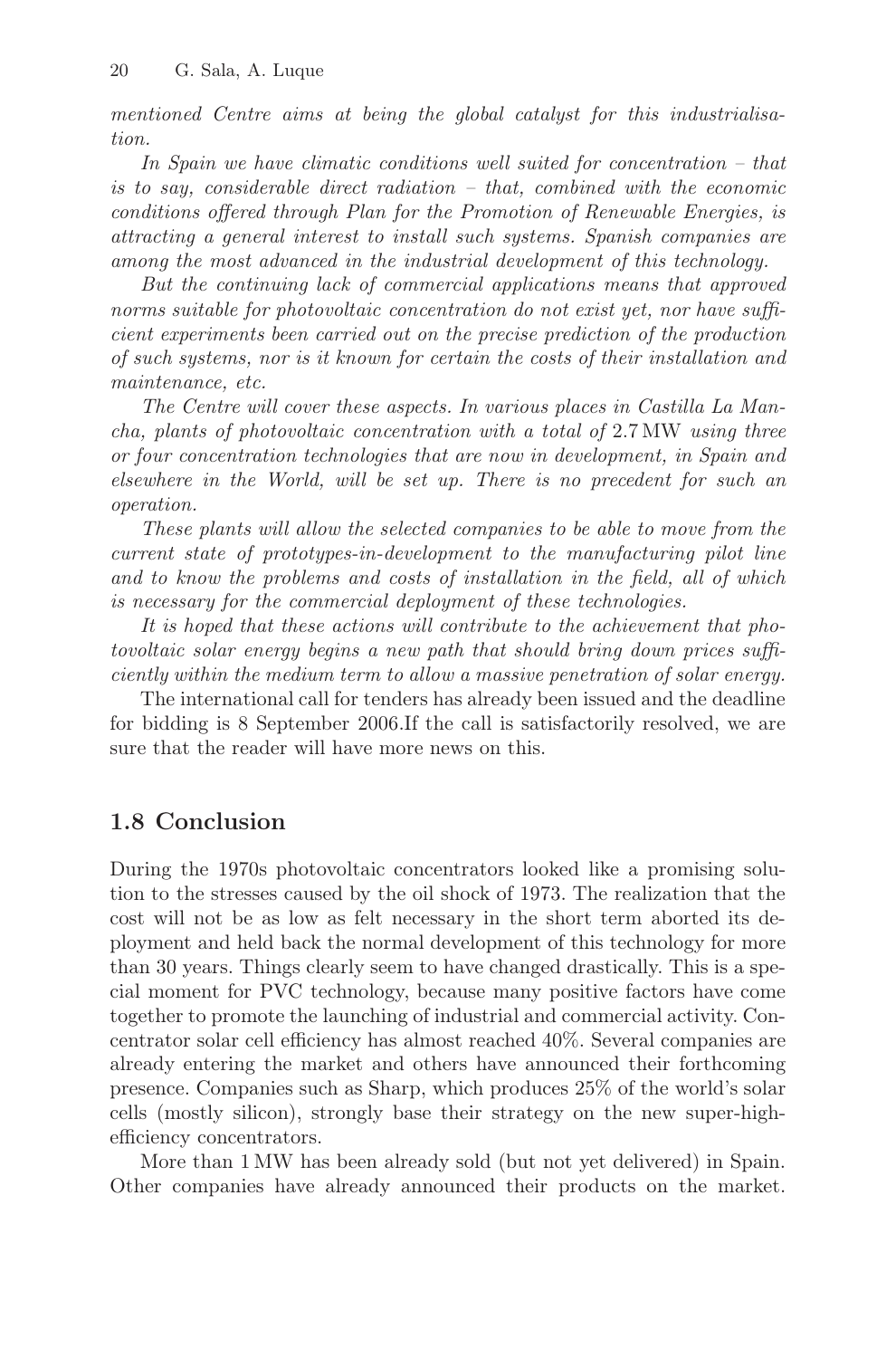These pioneering industrial and commercial activities must be helped as much as possible in order to avoid any significant problem at the beginning. A good guarantee for technical success is to qualify the system components before their deployment and to test the field performance of new products as soon as possible.

The new Spanish Institute of CPV Systems of Puertollano (Castilla La Mancha) will help in this process, guiding the companies and customers as much as possible to reach reasonable agreements that allow both, business to be carried out and their products to be improved as quickly as possible.

### References

- 1. E.L. Burgess, DA Pritchard. Proc 13th Photovoltaic Specialists Conference (IEEE New York, 1978), 1121
- 2. G. Sala, G.L. Araújo, A. Luque, J. Ruiz, M.A. Coello, E. Lorenzo, F. Chenlo, J. Sanz, A. Alonso. Proc ISES International Solar Energy Society Silver Jubilee Congress (Pergamon, New York 1979), 1737
- 3. M. Claverie, A. Dupas, D. Esteve (CNRS, France). Proc 3rd E.C. Photovoltaic Solar Energy Conference (Reidel, Dordrecht, 1980), 381
- 4. M. Giuffrida, G.P. Tornielli, S. Pidatella, A. Repetto, E. Bellafronte, P.E. Zani. Proc 3rd E.C. Photovoltaic Solar Energy Conference (Reidel, Dordrecht, 1980), 391
- 5. A. Salim, N. Eugenio. Solar Cells 29:1 (1990)
- 6. R Nasby, C.M. Gardner, H.T. Weaver, F.W. Sexton, J.L. Rodriguez. Proc 15th IEEE Photovoltaic Specialist Conference, (IEEE, New York, 1981), 132
- 7. Sinton, Y. Kwark, R.M. Swanson. IEEE Trans Electron Dev 32:2553 (1985)
- 8. R. Winston, H. Hinterberger. Rev Sci Instrum 37:1094 (1966)
- 9. A. Luque, J.M. Ruiz, A. Cuevas, J. Eguren, J.M. Gómez Agost. Records of the 1st European Communities Photovoltaic Solar Energy Conference, 269–277, Luxemburg, 1977)
- 10. P. Benitez, M. Hrnandez, R. Mohedano, F. Muñoz. Proc SPIE 3781:22 (1999)
- 11. I. Tobías, A. Luque, J.C. Miñano. Int J Solar Energy 10:185 (1991)
- 12. A. Luque, J.C. Miñano, P.A. Davies, M.J. Terrón, I. Tobías, G. Sala, J. Alonso. Proc IEEE PV Specialists Conference (IEEE New York, 1991), 99
- 13. M. O'Neill, A. McDanal, R. Walters, J. Perry. Proc 22nd Photovoltaic Specialists Conference (IEEE, New York, 1991), 523
- 14. M.A. Green, A.W. Blakers, S.R. Wenham, S. Naranayan, M.R. Willison, M. Taouk, T. Szpitalak. Proc 18th Photovoltaic Specialists Conference (IEEE, New York, 1985), 39
- 15. T.M. Bruton, K.C. Heasman, J.P. Nagle. Proc 12th EC Photovoltaic Solar Energy Conference. (Stephens, Belford, 1994), 531
- 16. A. Luque, G. Sala, J.C. Arboiro, T. Bruton, D. Cunningham, N. Mason. Progr Photovoltaics 5:195 (1997)
- 17. G. Sala, I. Antón, J.C. Arboiro, A. Luque, E. Camblor, E. Mera, M. Gasson, M. Cendagorta, P. Valera, M.P. Friend, J. Monedero, S. González, F. Dobón, I. Luque. Proc 16th EC Photovoltaic Solar Energy Conference (James and James, London 2000), 2072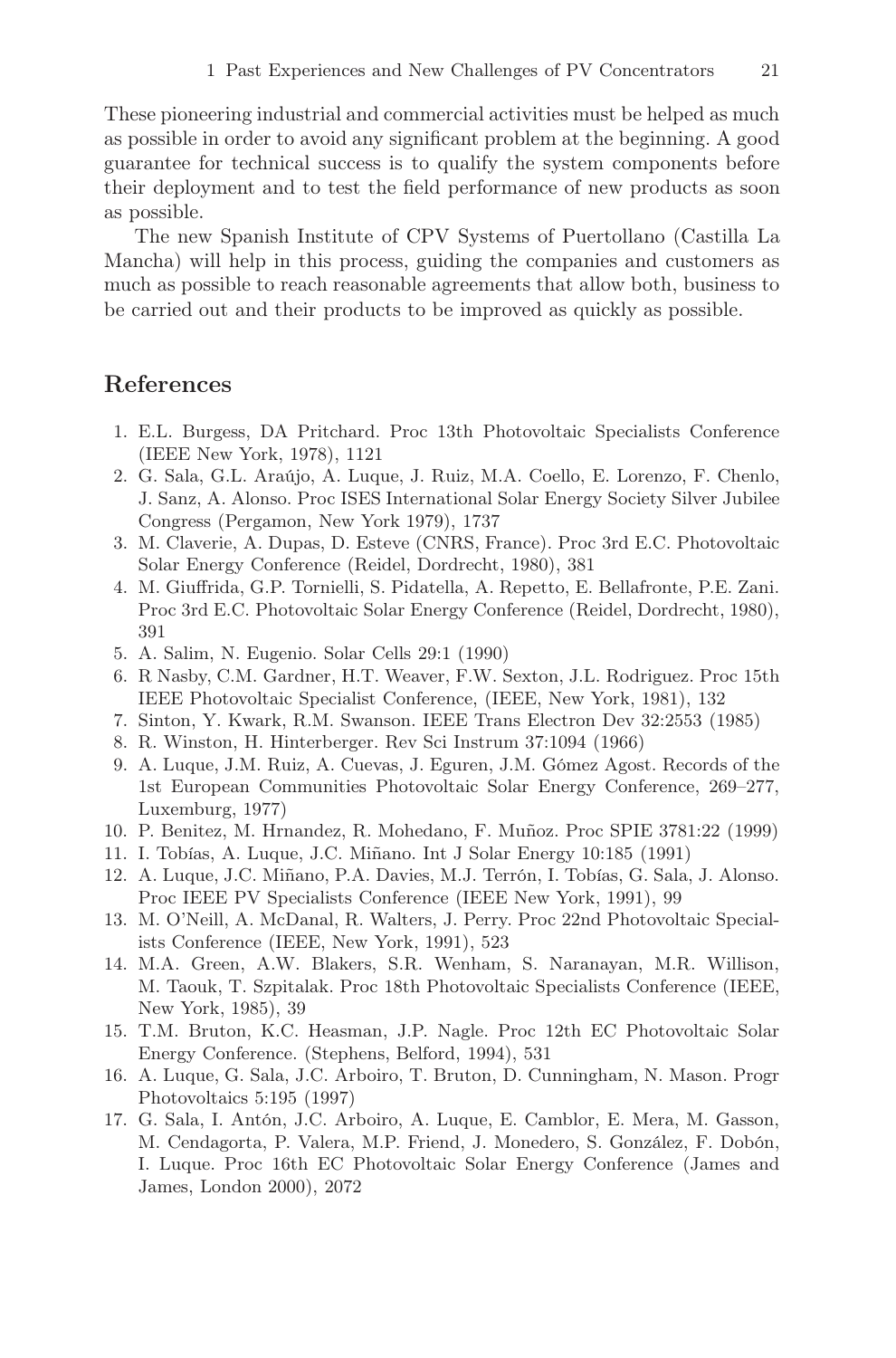- 18. V. Garboushian, D. Roubideaux, S. Yoon. Proc 25th Photovoltaic Specialists Conference (IEEE, New York, 1996), 1373
- 19. A.W. Bett, B. Burger, F, Dimroth, G. Siefer, H. Lerchenmüller. High concentration PV using III-V solar cells. Proc 2006 IEEE 4th World Conf Photov Energy Conv
- 20. R.R. King, D.C. Law, C.M. Fetzer, R.A. Sherif, K.M. Edmondson, S. Kurtz, G.S. Kinsey, H.L. Cotal, J.H. Ermer, R.A. Sherif, N.H. Karam. Proc 20th European Photovoltaic Solar Energy Conf and Exhibition (WIP Munich 2005), 118
- 21. V. Diaz, L.L. Alvarez, J. Alonso, A. Luque, C. Mateos. Proc European PV Solar Conference (WIP, Munich, 2004), 2086
- 22. A.W. Bett, F. Dimroth, S.W. Gluntz et al. Proc 19th European PV Solar Conference (WIP, Munich 2004), 2488
- 23. Luque A. Solar cells and optics for photovoltaic concentration. Adam Hilger, Bristol, 1989
- 24. V.M. Andreev, V.A. Grilikhes, V.D. Rumyantsev. Photovoltaic conversion of concentrated sunlight. Wiley, Chichester, 1997
- 25. A. Luque. Progr Photovoltaics 9:303 (2001)
- 26. W. Shockley, H. Queisser. J Appl Phys 32:510 (1961)
- 27. K. Emery, M. Meusel, R. Beckert, F. Dimroth, A.W. Bett, W. Warta. Procedures for evaluating multijunction concentrators. Proc 28th IEEE Photovoltaic Specialists Conference, Anchorage, Alaska, 2000, 1126–1130
- 28. M.A. Green. Third generation photovoltaics. Advanced solar energy conversion. Springer, Berlin, Heidelberg New York, 2004
- 29. A. Marti, A. Luque (Eds.). Next generation photovoltaics: high efficiency through full spectrum utilization. Institute of Physics, Bristol, 2004
- 30. A. Luque, A. Martí, A. Bett, V.M. Andreev, C. Jaussaud, J.A.M. van Roosmalen, J. Alonso, A. Raüber, G. Strobl, W. Stolz, C. Algora, B. Bitnar, A. Gombert, C. Stanley, P. Wahnón, J.C. Conesa, W.G.J.H.H. van Sark, A. Meijerink, G.P.M. can Klink, K. Barnham, R. Danz, T. Meyer, I. Luque, R. Kenny, C. Christophides, G. Sala, P. Benitez. Solar Energy Mater Solar Cells 87:467 (2005)
- 31. C. Algora, V. Diaz. Fourteenth EC Photovoltaic Solar Energy Conference (Stephens, Belford, 1997), 1724
- 32. C. Algora, E. Ortiz, V. Díaz, R. Peña, V.M. Andreev, V.P. Khvostikov, V.D. Rumyantsev. IEEE Trans Electron Dev 48 840 (2001)
- 33. F. Dimroth, M. Meusel, C. Baur, A.W. Bett, G. Strobl. Proc 31st IEEE Photovoltaic Specialists Conference (IEEE, New York, 2005)
- 34. A. Luque. Solar Cells 3:355 (1981)
- 35. R. Winston, W.T. Welford. Optics of nonimaging concentrators: light and solar energy. Academic Press, San Diego, 1978
- 36. R. Winston, J.C. Miñano, P. Benítez. Non-imaging optics. Elsevier, San Diego, 2005
- 37. C. Algora, V. Diaz. Fourteenth EC photovoltaic solar energy conference (Stephens, Belford, 1997), 1724
- 38. I. Luque-Heredia, C. Martín, M.T. Mañanes, J.M. Moreno, J.L. Auger, J.L. Bodin, J. Alonso, V. Díaz, G. Sala. Proc 3rd World Conference on Photovoltaic Energy Conversion (Arisumi Printing, Osaka, 2003), 857